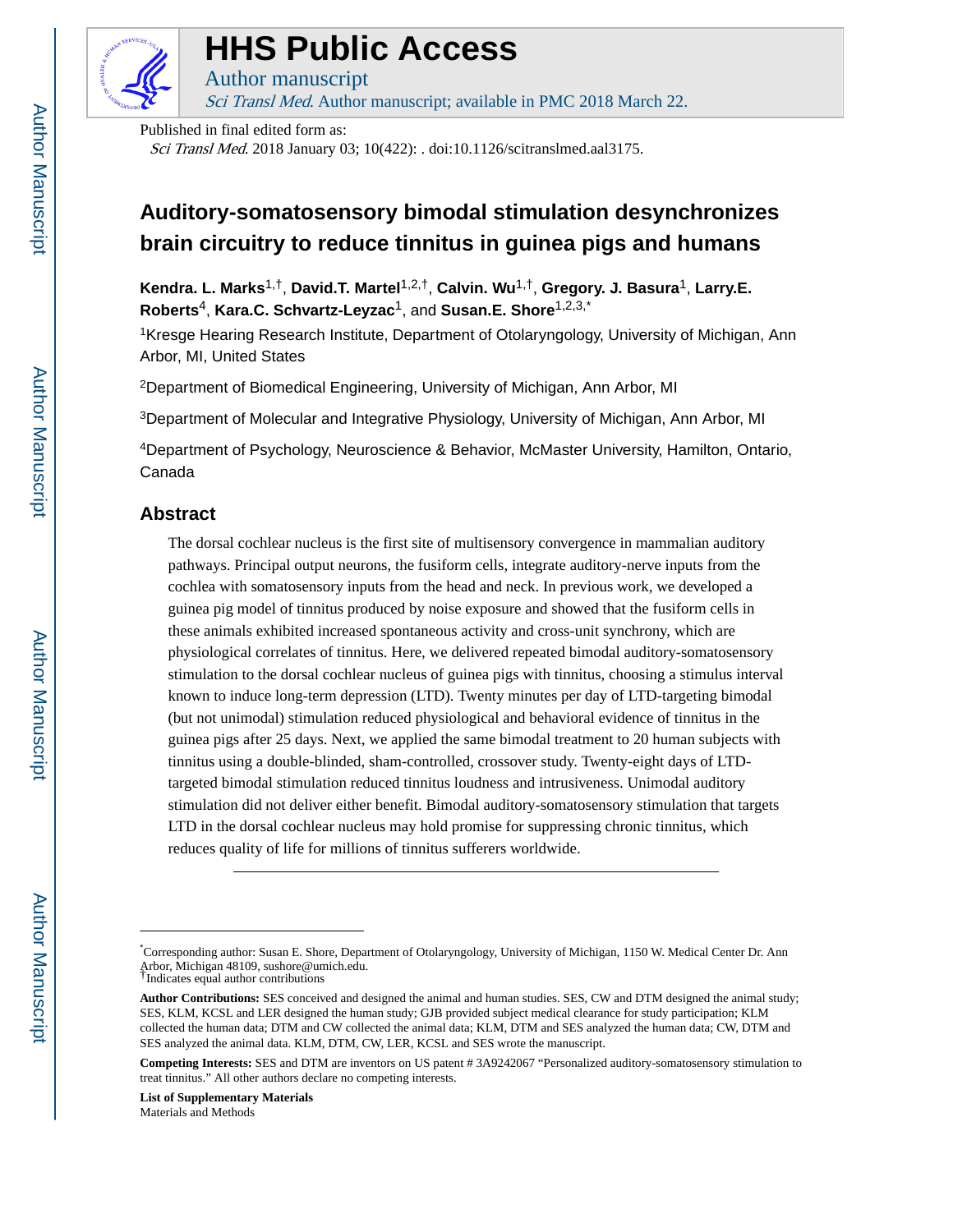## **Introduction**

Tinnitus, the phantom perception of sound in the absence of external stimuli, is a disorder that affects 15% of the population in the United States (1) and is the most prevalent serviceconnected disability for military personnel (2). Whereas some individuals are minimally disturbed by their tinnitus, about 10% are bothered by it, and  $\sim$ 2 million individuals are debilitated (1). Negative impacts of tinnitus include sleep disturbance, poor concentration, distress, depression and anxiety (1, 3). Current tinnitus therapies are more successful at managing a patient's reaction to their percept rather than addressing the tinnitus, and no one therapy is effective for all patients. Even when improving quality of life, none of the available tinnitus therapies treat the underlying pathology, and few have reported reductions in tinnitus loudness (4). A treatment that targets the underlying tinnitus mechanisms would greatly improve clinical outcomes for patients.

Whereas tinnitus is commonly associated with acoustic overexposure, many patients with tinnitus have clinically normal audiometric thresholds  $(5, 6)$  and  $\sim$ 12% report a triggering event such as a tooth abscess, or head and neck injury precipitating their tinnitus (7), indicating that events in addition to acoustic trauma can modify neural activity in auditory pathways. Indeed, 60-80% of tinnitus sufferers display a somatosensory component to their tinnitus, evident in their ability to modulate their tinnitus pitch or loudness by moving or applying pressure to their head or neck (8).

Tinnitus is thought to arise from dysregulated neural synchrony across neural ensembles along the auditory pathway (9), beginning in the dorsal cochlear nucleus (DCN) (10). The DCN is the first central site for multisensory integration, receiving input from the auditory nerve, auditory midbrain, auditory cortex, trigeminal and cervical ganglia, spinal trigeminal nucleus and dorsal column nuclei (11-13). Following noise exposure sufficient to temporarily elevate hearing thresholds, spontaneous activity and cross-neural synchrony of DCN output neurons, the fusiform cells, are increased in animals showing behavioral evidence of tinnitus. Animals without behavioral evidence of tinnitus do not show these neural correlates (14). Further, the tinnitus-related neural changes can occur even in the absence of permanent shifts in behavioral audiometric thresholds or electrophysiological measures of peripheral hearing status (14, 15).

The DCN produces hypersynchronous output through its unique, cerebellar-like circuit (Fig. S1). In this circuit, auditory nerve fibers from the cochlea form synapses with the fusiformcell basal dendrites, while the non-auditory (e.g. somatosensory) inputs are relayed by granule-cell axons that form synapses with the fusiform-cell apical dendrites (16). The apical-dendritic synapses display spike-timing-dependent plasticity in which repeated elicitation of presynaptic excitatory post synaptic potentials (EPSPs) followed by postsynaptic spikes produce long-term potentiation (LTP), whereas postsynaptic spikes followed by presynaptic EPSPs produce long term depression (LTD) in vitro (17). In vivo, auditory (sound) stimulation can be used to evoke postsynaptic spikes and somatosensory stimulation can be used to evoke presynaptic activity in fusiform cells, such that paired auditory-somatosensory stimulation produces long-term changes in fusiform cell firing rates. In vivo, the resulting long-term effects are termed 'stimulus-timing dependent plasticity'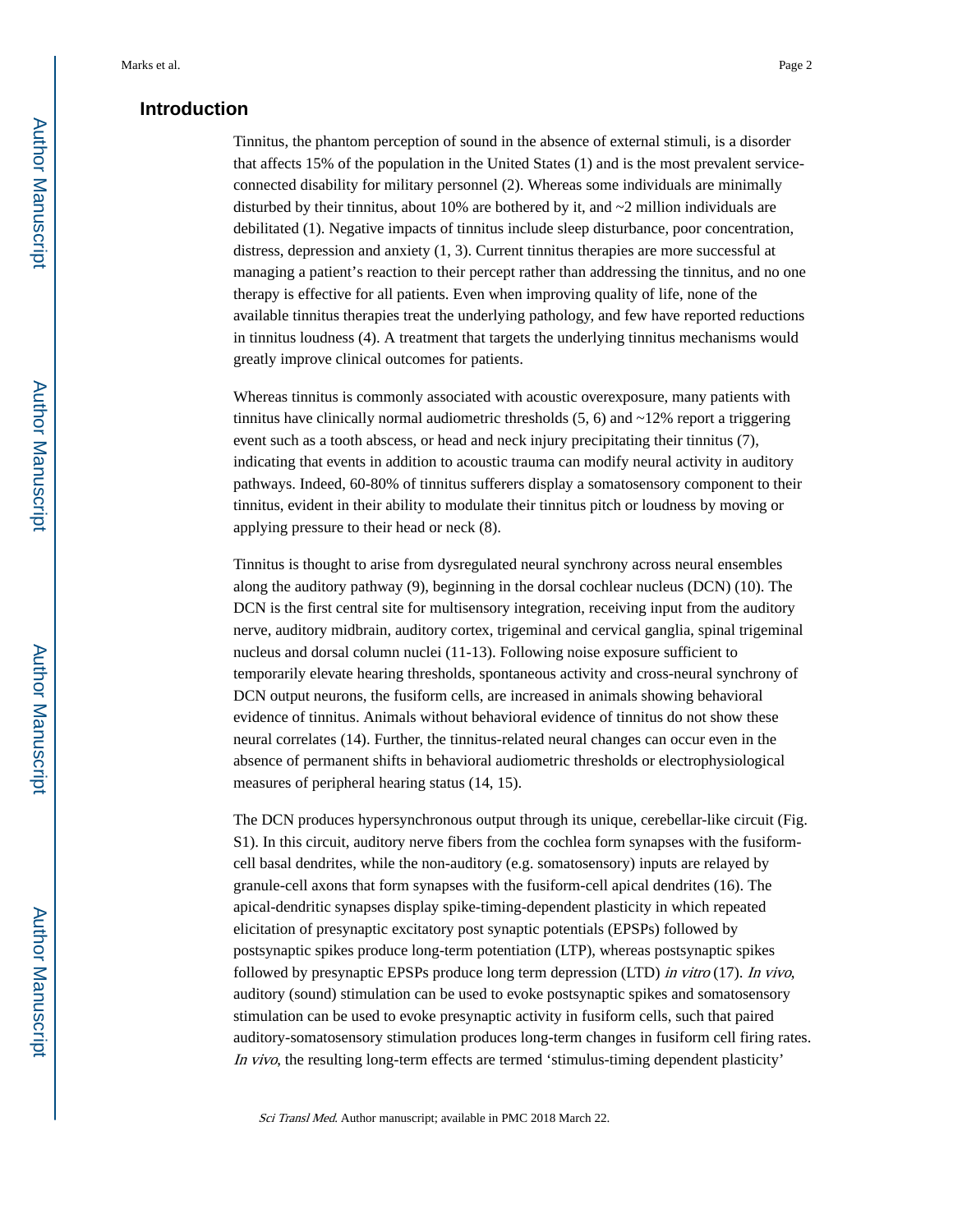(STDP). Whether LTP or LTD occurs depends on the precise order and timing between the bimodal stimuli (15). Importantly, these 'learning rules' are altered following noise exposure so that animals with tinnitus show a broader range of stimulus intervals that evoke LTP, whereas noise-exposed animals without tinnitus have broader range intervals that evoke LTD (18). Theoretical models of feedforward networks predict that LTP-driven synaptic strengthening will increase circuit connectivity and result in hypersynchrony (19). Hypersynchrony can also be driven by inhibitory network components (20), such as the cartwheel cells in the DCN (Fig. S1), which are also subjected to spike-timing-dependent synaptic modulation (17). Thus, increased LTP in the fusiform cell circuit could contribute to the hypersynchrony and increased spontaneous activity that are considered neural correlates of tinnitus (14).

Here, using a guinea pig model, we asked whether enhanced LTP and reduced LTD in the fusiform-cell circuit initiated hypersynchrony resulting in behavioral evidence of tinnitus. We show, in vivo, that auditory-somatosensory stimulation strengthened or weakened neural synchrony between fusiform cells, depending on the bimodal-stimulus order and timing. Furthermore, in animals with tinnitus, enhanced LTP correlated with increased synchrony and spontaneous activity in fusiform cells. To counteract tinnitus we stimulated guinea pigs with repeated auditory-somatosensory bimodal stimulation for 20 minutes/day for 25 days, choosing a bimodal interval shown to produce LTD in the fusiform-cell circuit. This noninvasive approach resulted in decreased synchrony and spontaneous activity in fusiform cells and reduced behavioral evidence of tinnitus. Furthermore, neither unimodal sound, nor unimodal somatosensory stimulation reliably decreased behavioral or physiological evidence of tinnitus in these animals. These findings demonstrated that fusiform-cell spike-timingdependent plasticity may play a fundamental role in regulating neural synchrony and perception, and that LTD could be harnessed to reverse pathological hypersynchrony to reduce tinnitus.

Then, using stimulus protocols determined by the preclinical animal experiments, we conducted a similar study in 20 human participants with somatic tinnitus using a doubleblinded, sham-controlled, crossover design. We reasoned that, because the human cochlear nucleus contains the cellular elements present in the DCN of rodents (21), similar learning rules should be present in humans and guinea pigs. We demonstrated that bimodal auditorysomatosensory stimulation, but not unimodal auditory stimulation, effectively reduced tinnitus loudness and intrusiveness cumulatively over the four weeks of treatment.

## **Results**

#### **STDP regulates synchrony among DCN fusiform cells in guinea pigs**

To test the role of STDP in regulating synchronous firing among fusiform cells in the DCN, we recorded spontaneous-spiking activity from single fusiform cells in anesthetized normalhearing guinea pigs before and 15 minutes after bimodal stimulation (Fig. 1A). Bimodal stimulation consisted of sounds (tone-bursts near the unit best frequency) and transcutaneous-electrical stimulation of the neck, presented within  $a \pm 20$  ms inter-stimulus window (Fig. 1A). Six bimodal intervals were studied (sound preceding electrical stimulus by 5, 10 or 20 ms, or electrical stimulus preceding sound by 5, 10 or 20 ms) in a separate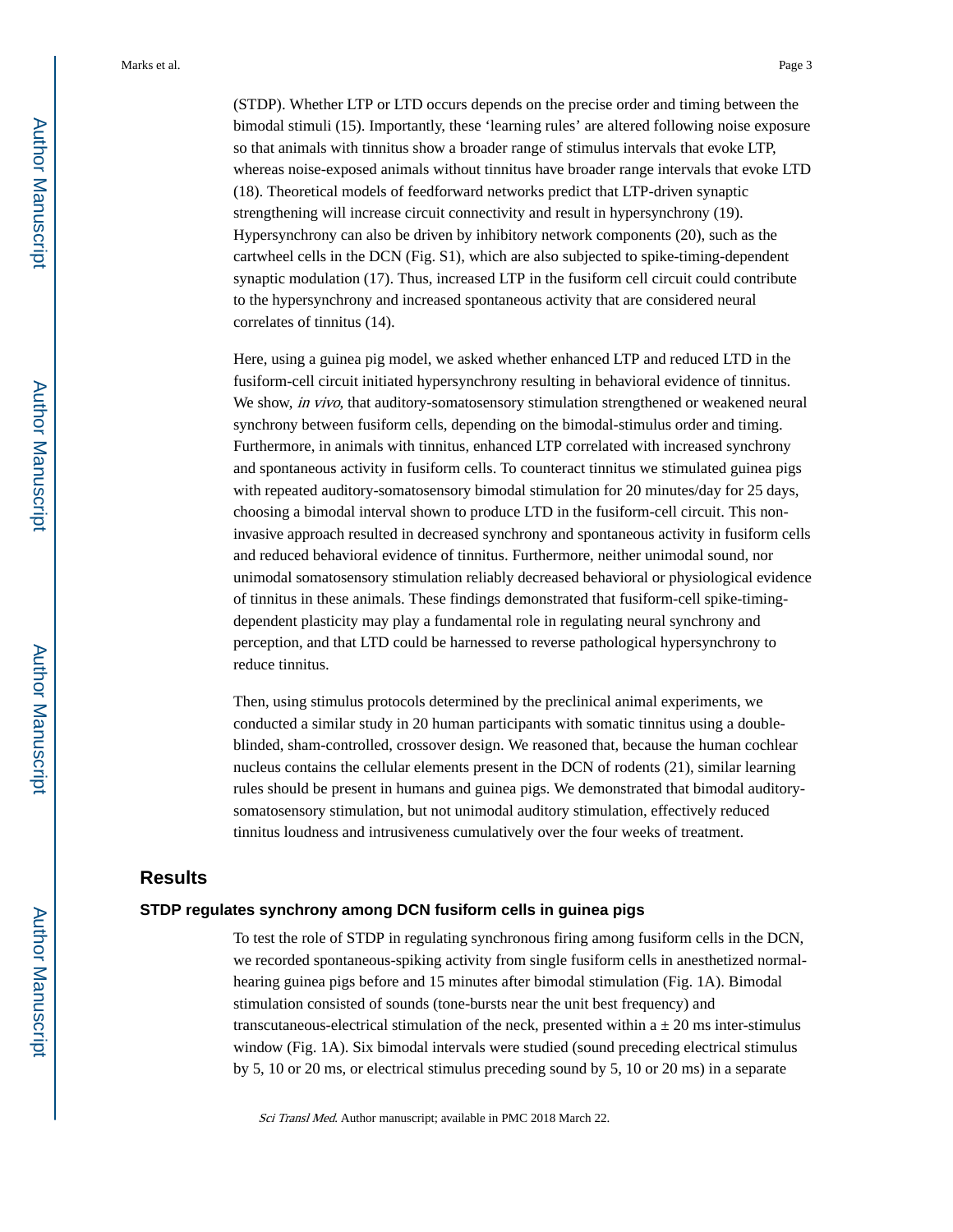series in a randomized order; physiological measurements preceded and followed each series (see Table S1 for STDP learning rule types across unit/unit-pairs). To quantify synchronous firing, we measured peak cross-correlation coefficients between spontaneous spike trains from fusiform-cell pairs (Fig. 1B). In one representative unit-pair, the peak cross-correlation coefficient decreased (Fig. 1C, top panel) after auditory-preceding-somatosensory stimulation (−10 ms interval), but increased after somatosensory-preceding-auditory stimulation (10 ms interval; Fig. 1C, lower panel). This unit-pair exhibited a Hebbian-like learning rule (Fig. 1D) in which presynaptic, subthreshold activation of the parallel fibers by somatosensory stimulation followed by postsynaptic activation of the basal dendrites by auditory stimulation (sound) strengthened neural synchrony. In other unit-pairs (e.g. Fig. 1E and 1F) the learning rule was anti-Hebbian-like, where the same bimodal inter-stimulus interval as Fig. 1C produced neural synchrony changes in the opposite direction. Other unit pairs exhibited LTP-only learning rules (where all bimodal intervals strengthened

synchrony) or LTD-only learning rules (where all bimodal intervals weakened synchrony).

#### **STDP regulates tinnitus-related increases in synchrony and spontaneous activity**

Increased synchrony, bursting and spontaneous activity are established neural correlates of tinnitus (14). To determine whether dysregulated STDP contributes to tinnitus-related hypersynchrony, we induced tinnitus in guinea pigs using noise exposure, and assessed tinnitus using gap-prepulse inhibition of the acoustic startle (GPIAS) response.). GPIAS measures the acoustic startle response in the presence of a background narrow-band noise. When a gap is inserted into the background noise prior to the startle stimulus, the startle response is reduced in normal animals. However, in animals with tinnitus, the tinnitus obscures the gap and there is no decrement in the startle response. By plotting the amplitude of the gap trials versus the no-gap trials, an estimate of the animals' tinnitus is obtained (15, 22, 23 (See experimental timeline, Fig. S2). Noise exposure produced only temporary hearing threshold elevations, which recovered after a few days (Fig. S3), but resulted in chronic tinnitus in 16 of 22 (72.7%) guinea pigs after 8 weeks (Fig. S4). Noise-exposed animals with tinnitus (ET) exhibited significant increases in synchrony (One-way ANOVA,  $F_{(2)}=14.9$ ,  $P=2.3e-6$ ; post-hoc P<0.05; Fig. 2A) and spontaneous activity  $(F<sub>(2)</sub>=17.5, P=3.0e-7; post-hoc P<0.05; Fig. 2B) across the fusiform-cell population$ compared to normal-hearing animals and the 27.3% of noise-exposed animals that did not develop tinnitus (ENT). STDP for synchrony was assessed and compared across the tinnitus, no-tinnitus, and normal-hearing groups. The tinnitus group exhibited a greater proportion of unit-pairs with LTP-only learning rules, whereas the normal-hearing and the non-tinnitus groups exhibited greater proportions of anti-Hebbian-like and LTD-only learning rules (Fig. 2C; Table S1)  $(\chi^2_{(3)}=15.8, P=0.0013)$ . STDP for spontaneous activity of single-units followed a similar trend (Fig. 2D) ( $\chi^2_{(3)}$ =23.4, P=3.3e-5). To further quantify the learning rule distribution shift from LTD towards LTP, we compared the LTD-LTP index (Fig. 2E inset), which sums all positive/LTP integration phases and all negative/LTD phases across all unit-pairs or single-units (Fig. 2E for synchrony; Fig. 2F for spontaneous activity). The tinnitus group showed more LTP across all learning rule types, whereas the no-tinnitus group showed more LTD compared to the normal-hearing group  $(F<sub>(2)</sub>=10.33, P=5.3e-5$  for synchrony;  $F_{(2)}=91.7$ , P=1.6e-37 for spontaneous activity). These findings indicated that the tinnitus-driven circuit had a high probability for LTP and strengthened neural synchrony.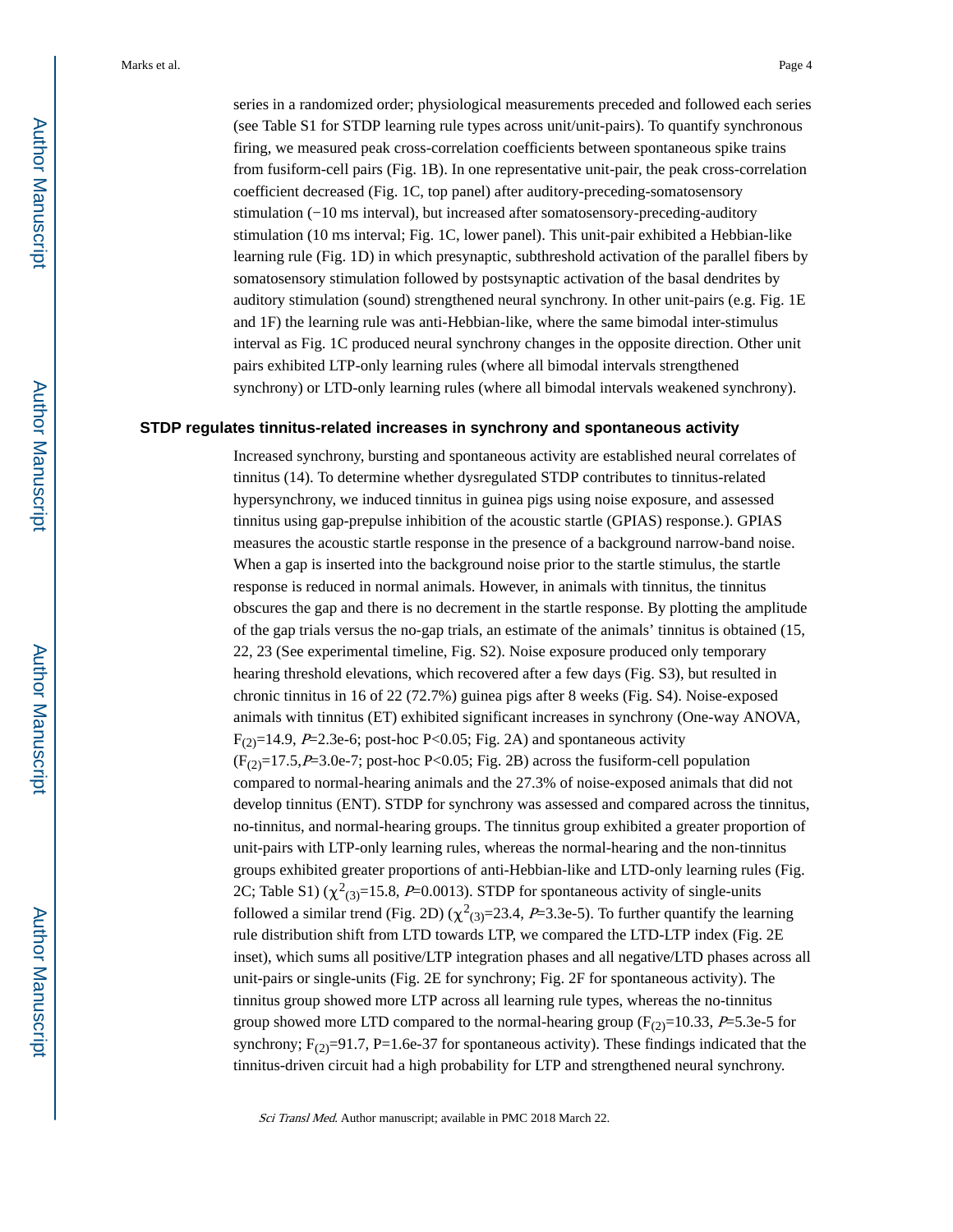## **Bimodal (but not unimodal) stimulation induces LTD to reduce fusiform-cell synchrony and spontaneous activity**

Given that increased synchrony and spontaneous activity correlated with an expansion of the LTP phase of the STDP learning rule, we hypothesized that inducing LTD would reduce synchrony and spontaneous activity. First, we determined the bimodal interval that produced the strongest LTD in the animals with tinnitus by quantifying LTD probability (overall proportion of units showing LTD at a given bimodal interval). We found that more units responded with decreased synchrony and spontaneous activity after bimodal stimulation intervals of  $-5$  and  $-10$  ms. Whereas  $\pm 20$  ms intervals showed slight deviation from 0.5, they were not different from chance (Fig. 3A). Suppression of synchrony and spontaneous activity after −5 ms bimodal stimulation was significantly greater (due to less variance) than unimodal auditory or unimodal somatosensory stimulation, neither of which produced longterm effects (one-way ANOVA;  $F_{(2)}=11.3$ ,  $P=1.1e-6$  for synchrony and  $F_{(2)}=142$ ,  $P=5.4e-66$ for spontaneous activity) (Fig. 3B,C).

We next asked whether reducing synchrony in the fusiform-cell circuit would affect the animal's tinnitus behavior. We hypothesized that repeated bimodal stimulation with an LTDinducing interval (−5 ms) would reduce synchrony and spontaneous activity as well as behavioral evidence of tinnitus. Unimodal auditory stimulation, on the other hand, should not induce LTD since auditory synapses on the basal dendrites are not plastic; somatosensory input alone has been shown to induce LTP (15, 18). To test this hypothesis, we treated guinea pigs with tinnitus with 20-minute daily sessions of bimodal stimulation consisting of an 8 kHz tone-burst (the frequency at which tinnitus was most prevalent, see Fig. S6) paired with transcutaneous stimulation at the −5 ms interval for 25 days (group ETtreat). Three control groups were used, all expressing tinnitus after noise exposure. A sham group received a sedative but no bimodal or unimodal stimulation (ET-sham); an auditoryonly group received the same 8-kHz tone but did not receive transcutaneous somatosensory stimulation (ET-audio); a somatosensory-only group received only electrical stimulation (ET-som). After the 25-day treatment period we quantified tinnitus behavior in the four groups using the tinnitus index (TI), which compared gap startle responses normalized to the pre-exposure baseline before and after noise exposure (Fig. S4). Representative findings presented in Fig 4A (one animal per group) show increased normalized startle responses after noise exposure, indicating tinnitus, which was reduced after treatment only in the animal receiving bimodal stimulation (ET-treat). Group analysis presented in Fig 4B showed that compared to the pre-treatment TI, animals receiving bimodal stimulation (ET-treat) exhibited a significant reduction in the TI at the treated frequency of 8 kHz and not at other tinnitus frequencies, whereas the sham group (ET-sham) and the auditory-only group (ETaudio) showed no changes (two-way ANOVA;  $F_{(2,1)}=3.70$ ,  $P=0.0069$  for frequency  $\times$ group). The somatosensory-only group (ET-som) showed a small decrease in TI at one frequency and a large increase in TI in another frequency, but no significant group mean change from control (post-hoc P>0.05). Tinnitus reduction correlated with lower neural synchrony (Fig. 4C) (Pearson's linear correlation:  $r_{(287)}=0.15$ , P=0.010; correction of dependency using linear mixed-effect model:  $P=0.031$ ) and lower spontaneous activity (Fig. 4D) ( $r_{(1125)}$ =0.20, P=6.8e-12; correction of dependency using linear mixed-effect model: P= 0.0011). Together, these results demonstrate that targeted LTD-induction in guinea pigs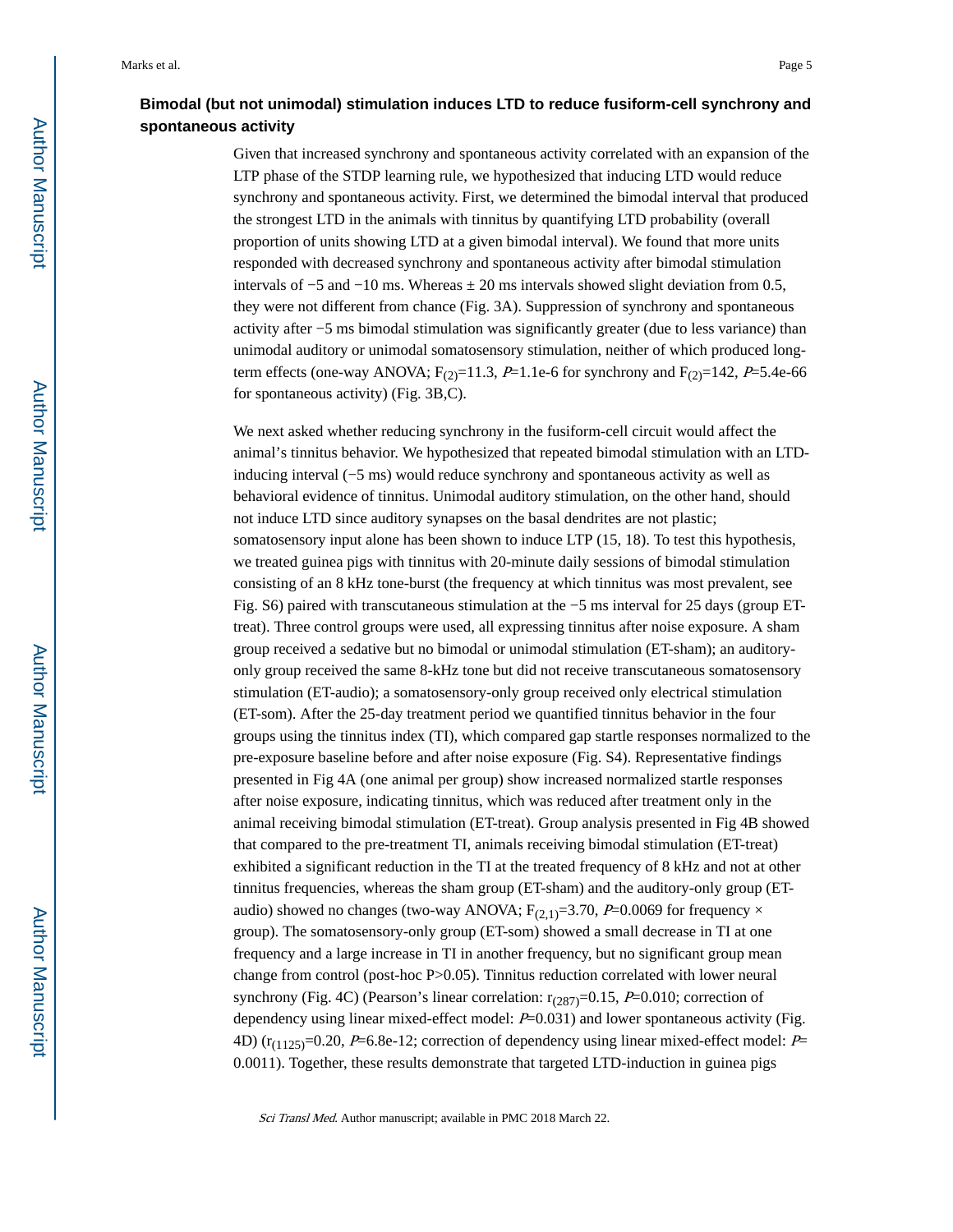reduced tinnitus produced by dysregulated STDP, increased neuronal synchrony and spontaneous activity.

## **Bimodal (but not unimodal) auditory-somatosensory stimulation reduces tinnitus loudness in humans**

The positive animal study outcomes prompted investigating bimodal treatment for humans suffering from tinnitus. A double-blinded, sham-controlled, cross-over study was used to evaluate the effectiveness of bimodal auditory-somatosensory stimulation as a tinnitus treatment. All subjects and investigators were blinded as to whether subjects received an active (bimodal) or sham (unimodal-auditory) treatment for the duration of the study. Upon enrollment, participants were first assigned to either a sham group (n=10; group 1) or an active bimodal treatment group (n=10; group 2) (Fig. 5). Assignment was by a random number list that was precomputed prior to the start of the study. Take-home devices were programmed to deliver the bimodal or unimodal treatment protocols by control software and data encrypted to ensure blinding. The sound stimuli were delivered through calibrated insert earphones and the electrical stimuli using Ag-AgCl cups placed on the skin of the cervical spine or the cheek. Participants used the devices for 30 minutes once a day for two four-week sessions with a four-week washout period following each session. After the washout period, subjects "crossed-over" to receive the other treatment for the 2<sup>nd</sup> four-week period so that all subjects received both active and sham treatments. Participants returned to the lab weekly for monitoring and tinnitus assessment: loudness was assessed by matching tinnitus loudness to an external sound using TinnTester software, intrusiveness was assessed using the Tinnitus Functional Index (TFI; see Material and Methods).

The auditory stimulus (the same for bimodal and sham) was derived from each individual's tinnitus spectrum and audiogram (see Materials and Methods). Devices provided either bimodal (auditory-electric) stimulation (bimodal active treatment) or unimodal (auditory alone) stimulation (sham treatment) for 30 minutes a day for 28 days. The bimodal interval was the same as that shown to be effective in the guinea pigs (−5 ms). Somatosensory stimulation alone was not provided as the animal study (Figs 3B, 4A, B) indicated that it could exacerbate the tinnitus.

The active bimodal treatment produced a significant  $(P<0.05)$  cumulative decrease in tinnitus loudness assessed by TinnTester loudness matching each week of the active treatment (Fig. 6A). The greatest mean change in loudness occurred after the fourth and final week of treatment. In contrast, loudness was stable (unchanged) during sham treatment for both groups. There was no significant difference between groups 1 and 2 ( $P=0.88$ ), demonstrating that treatment order had no effect. Pooled groups showed a mean decrease of 8.035+/-1.33 dB from a baseline of 54.42+/-13.3 dB in loudness matches during the four weeks of active treatment (two-way ANOVA,  $F_{(3,1)}=7.768$ ,  $P=5.5e-5$ , post-hoc), significantly larger than the changes seen in the other conditions (sham, active washout, sham washout) where changes from baseline were not significant (Fig. 6B). Tinnitus reduction reached an average of 12.2 dB in the fourth week of active treatment. Of the 20 participants tested, two reported complete elimination of their tinnitus towards the end of the active treatment period.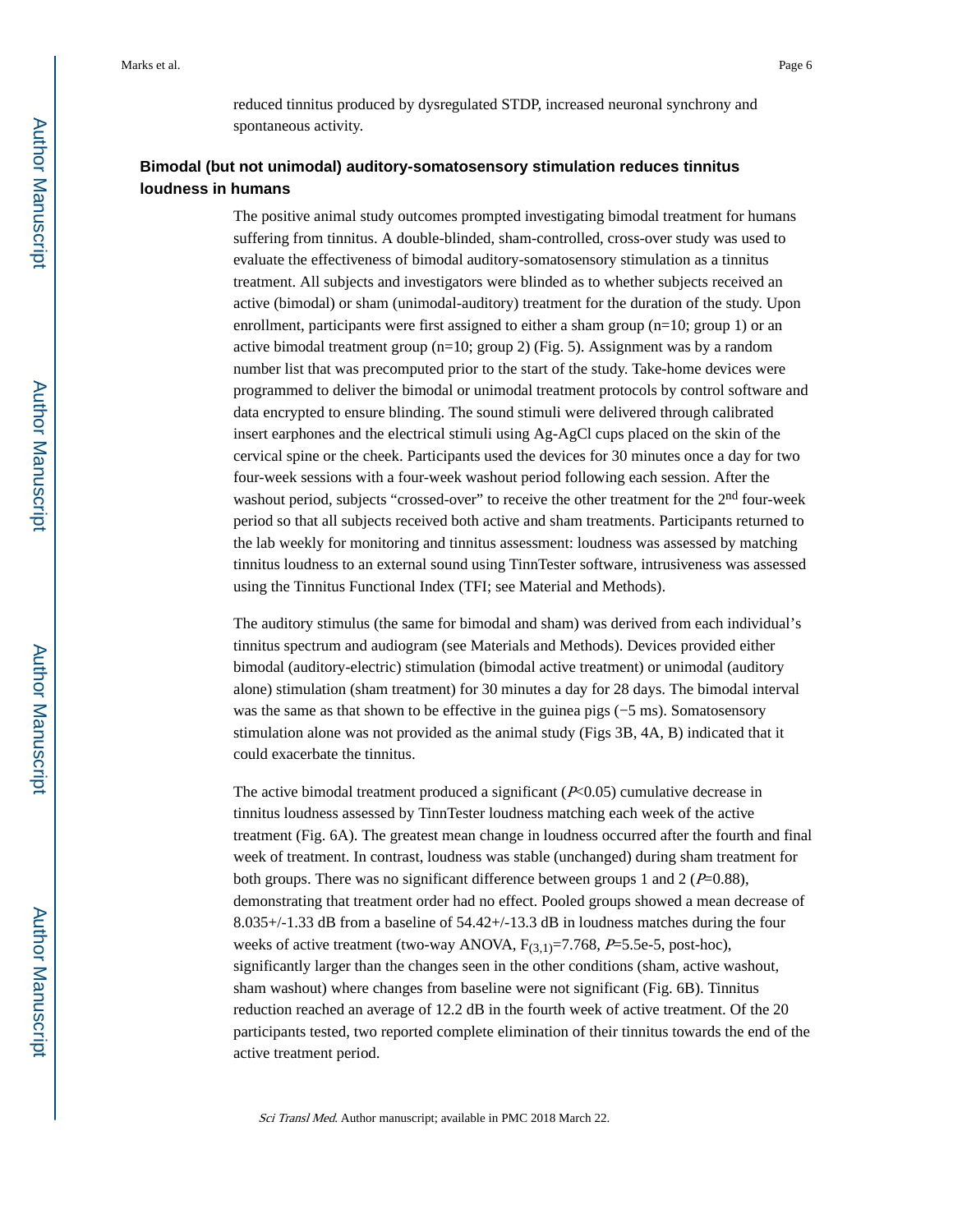#### **Bimodal (but not unimodal) stimulation improves TFI scores**

Mean overall TFI scores decreased from baseline of  $29.2\pm2.6$  to  $22.9\pm1.8$  units during the active treatment, but remained unchanged during sham treatment (Fig. 6C). Improvements in TFI scores were sustained beyond the active treatment and into the washout period, unlike the changes in loudness matching. As treatment order also had no significant effect on TFI scores (GLMM;  $P=0.819$ ), both groups were pooled for statistical analysis. The mean TFI scores across the different study periods (Fig. 6D) were significantly improved (i.e., reduced relative to baseline) for both active and active washout periods (but not sham periods)  $(7.33\pm0.956$  TFI units; two-way ANOVA,  $F_{(3,1)}=7.712$ ,  $P=6.14e-5$ ) indicating a diminished impact on daily life with mean reductions of 7.51 and 6.71 points, respectively. Eleven participants noted subjective changes in volume, pitch, or quality that resulted in their tinnitus becoming less "harsh" or "piercing" and more "mellow." Even participants who did not experience a complete elimination of their tinnitus reported anecdotally that their tinnitus was noticeably less obtrusive and easier to ignore.

Ten of the 20 subjects had a clinically significant reduction of at least 13 points in their TFI scores during active treatment, which is considered clinically meaningful for this questionnaire (24). There were no demographic differences across subjects showing significant TFI changes compared to stable subjects (Table S2). Four participants had clinically significant drops during the sham treatment, but two of these also showed significant decreases in TFI during the active treatment. Further, both participants reported that their tinnitus improved more during the active treatment. The two participants who stated that the sham treatment was more effective also had the shortest tinnitus duration (less than 1 year).

Reductions in loudness relative to baseline correlated significantly with reductions in overall TFI scores (Linear mixed-effects model: Beta=0.169±0.058, T=2.94, P=0.0035; Fig. S7). Furthermore, changes in loudness correlated with changes in TFI subscores: sense of control, intrusive, cognitive and sleep (Table S3).

## **Discussion**

Increases in synchrony, spontaneous activity and bursting (14) and altered STDP (15) are established neural correlates of tinnitus. In animal models of tinnitus, increased synchrony has been identified in the DCN (14), inferior colliculus (25) and auditory cortex (26). These studies suggest that the tinnitus percept emerges from increased spontaneous synchrony amongst neurons in cortical and subcortical regions that contribute to perceptual binding (27). Here, we first examined the relationship between synchrony and STDP in normalhearing guinea pigs, which exhibited Hebbian and anti-Hebbian learning rules as well as rules giving LTP or LTD. We then induced tinnitus in animals using noise-exposure that produced only temporary threshold shifts and observed tinnitus-related increases in neural activity reflecting an overall dominance of LTP. Subsequently, we applied the optimal bimodal interval to induce LTD in sessions of 20 minutes duration for 25 days, which reversed hypersynchrony and behavioral evidence of tinnitus at frequencies corresponding to the treatment frequency. None of the control stimuli (sedative alone, unimodal somatosensory or unimodal auditory stimulation) had any effect on tinnitus behaviors or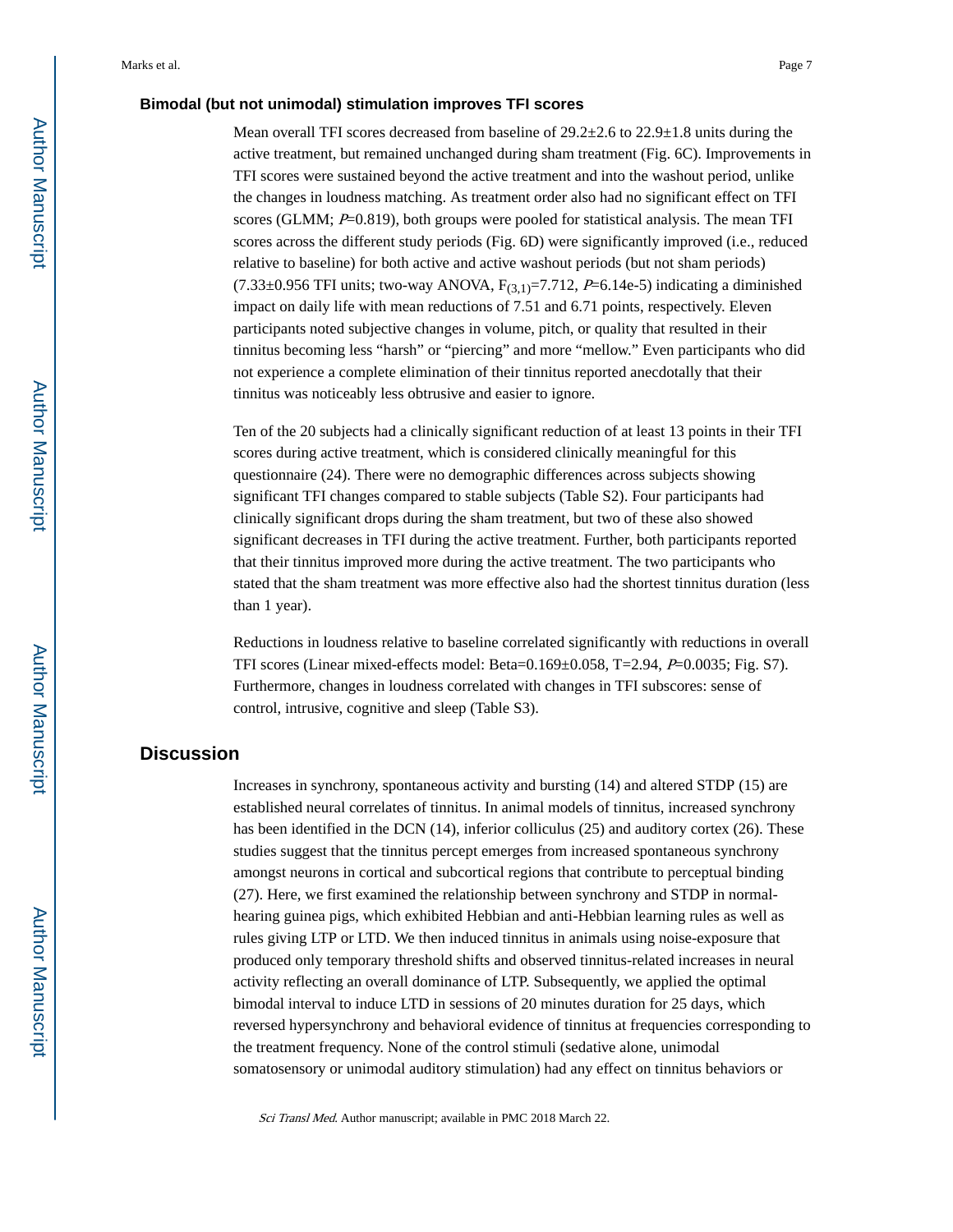tinnitus correlates. Based on the outcome of the animal study, we used the same bimodal stimulus protocol to treat tinnitus in humans.

STDP is essential for shaping sensory perception through input-dependent learning. In the visual cortex, STDP modulates tuning of visual neurons to orientation and motion (28). Similar STDP processes shape map plasticity in the somatosensory and auditory cortices for frequency selectivity, pitch encoding and discrimination (29-31). These context-dependent changes in sensory processing can alter connectivity and synchrony of neural ensembles (32, 33). In the fusiform-cell circuit, multi-modal inputs induce context-dependent changes through STDP (34). Auditory-somatosensory integration in DCN constitutes an adaptive filtering process through which perception of behaviorally-relevant sounds is amplified and internally-generated sounds are attenuated (17, 35, 36). Fusiform-cell synchrony regulation by STDP likely contributes to this perceptual task, while dysregulated multimodal STDP gives rise to phantom perception, as we show here.

Synaptic plasticity has been suggested as a foundation for network-level homeostatic adaptation (37). In the fusiform-cell circuit, glutamatergic inputs to the granule cell-parallel fiber circuit are upregulated after hearing loss (38-40), resulting in increases in LTP (41). This homeostatic mechanism in response to altered input is not exclusive to the auditory pathway (42). After light deprivation, visual-cortical neurons exhibit expansion in STDP due to increased NMDA receptor activation (43). Indeed, blocking NMDA receptors in the fusiform-cell circuit reduces neural synchrony (44). Muscarinic acetylcholine receptors, whose expression is upregulated after noise exposure (45), also contribute to STDP (46, 47).

STDP can affect intrinsic membrane excitability by altering ion channel conductance (48, 49). Maladaptive changes to fusiform cell plasticity that decrease inhibition through reduced hyperpolarizing currents could also contribute to increased synchrony and spontaneous activity. Reduced potassium channel activation and reduced glycinergic and GABAergic receptor activation of fusiform cells have been demonstrated in tinnitus models (50, 51). A major source of GABA input and glycinergic input to fusiform cells arises in cartwheel cells (Fig. S1). These DCN interneurons, which receive parallel-fiber synapses that exhibit STDP (17), provide recurrent inhibitory synapses onto fusiform cells. Cartwheel cells therefore may play an essential role in generating fusiform-cell synchrony (19, 20). Another potential player, the golgi cell in the marginal region of the cochlear nucleus, provides feedback modulation of granule-cell output, which may entrain parallel fibers into synchronized firing (52-54). These network components are likely to work together to increase synchrony in fusiform cells, thus potentially playing important roles in tinnitus.

Because the human cochlear nucleus contains all of the cellular elements present in the DCN of rodents (21), we reasoned that the same bimodal protocol might suppress tinnitus in humans. In both the animal and the human studies, bimodal but not unimodal auditory stimulation effectively suppressed tinnitus. The documented failure of unimodal auditory stimulation to produce long-term changes in fusiform-cell firing rates predicted that unimodal auditory stimulation would be inefficient at reducing tinnitus (15, 18, 34, 55). The significant reduction in tinnitus in animals, and tinnitus loudness and distress in humans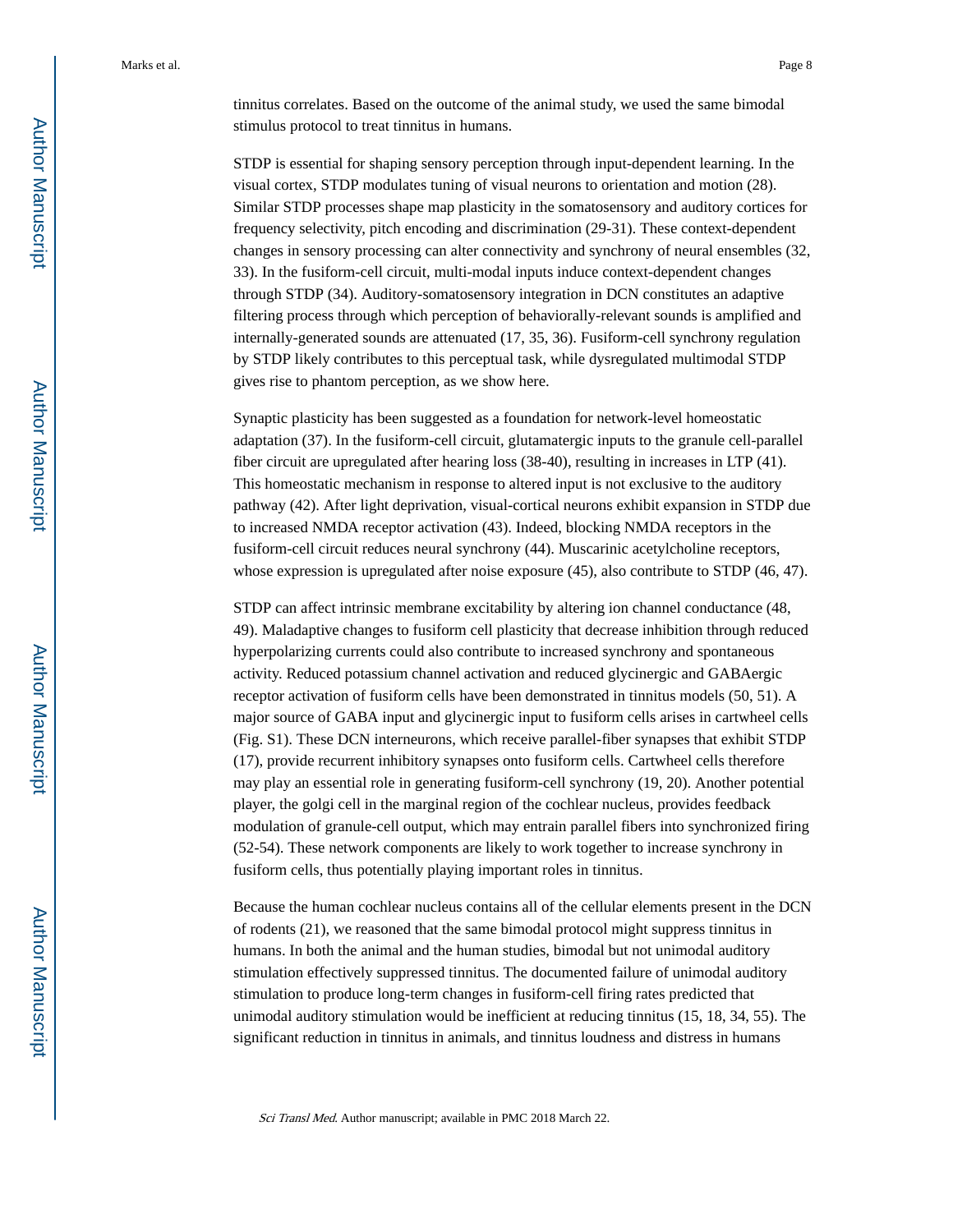suggests that the bimodal treatment was successful at inducing frequency-specific LTD, reversing the pathological neural activity responsible for the generation of tinnitus.

Unimodal auditory treatment, in addition to being ineffective at reducing tinnitus during the sham treatment phase, tended to cause an increase in tinnitus loudness and TFI scores at the end of the sham treatment, possibly due to the increased attention paid to the tinnitus during the evaluation periods. Unimodal somatosensory stimulation, on the other hand, shown to cause LTP and not LTD in animal studies (15, 18, 34), predicted that unimodal somatosensory stimulation could exacerbate tinnitus. Unimodal somatosensory stimulation did in fact exacerbate the tinnitus in some animals, preventing us from testing the electricalonly stimulation condition in humans.

Bimodal auditory-somatosensory stimulation in humans had no side-effects, whereas invasive techniques such as deep-brain stimulation and vagal-nerve stimulation can have severe side-effects. Our LTD-induction approach is non-invasive, easy to implement and presents minimal risk. Although reduced tinnitus loudness did not carry over into the washout period, this benefit was persistent enough to accumulate over several days of treatment. Improved adjustment to tinnitus, as reflected in the TFI scores, persisted during the washout period, for up to three weeks. Furthermore, reductions in tinnitus loudness correlated with TFI sub-scores regarding sense of control, intrusiveness, cognition and sleep, suggesting that tinnitus loudness reduction during bimodal treatment conferred psychological benefits that outlasted the treatment.

Other approaches to treat tinnitus, such as the coordinated reset sound therapy or paired sound-vagal nerve stimulation also target putative aberrant neural activity, but have not yet yielded positive results in the clinic. Paired vagal nerve stimulation, although showing promising results in an animal model, requires invasive surgery with accompanying risks and side effects, rendering it only suitable for the most debilitated patients. Sound therapies do not consistently reduce tinnitus loudness (56) perhaps because unimodal auditory stimulation has no effect on modulating long-term plasticity in the DCN (Fig. 3B, C) (15, 18).

There are some limitations to our study. Our study only tested one subgroup of tinnitus patients, those with somatic tinnitus, thus it is unknown whether these results would translate to other subgroups. In addition, ethical considerations prevented us from testing some protocol conditions in the human patients, such as the somatosensory stimulation alone condition, which was observed to exacerbate tinnitus in the guinea-pig study. Nevertheless, the neural de-synchronization strategy presented here offers a new and accessible treatment possibility for tinnitus sufferers.

### **Materials and Methods**

#### **Study Design**

All animal procedures were performed per protocols established by the NIH publication No. 80-23 and approved by the University of Michigan's University Committee on Use and Care of Animals. First, noise-over exposure was used to induce tinnitus in guinea pigs (see Fig.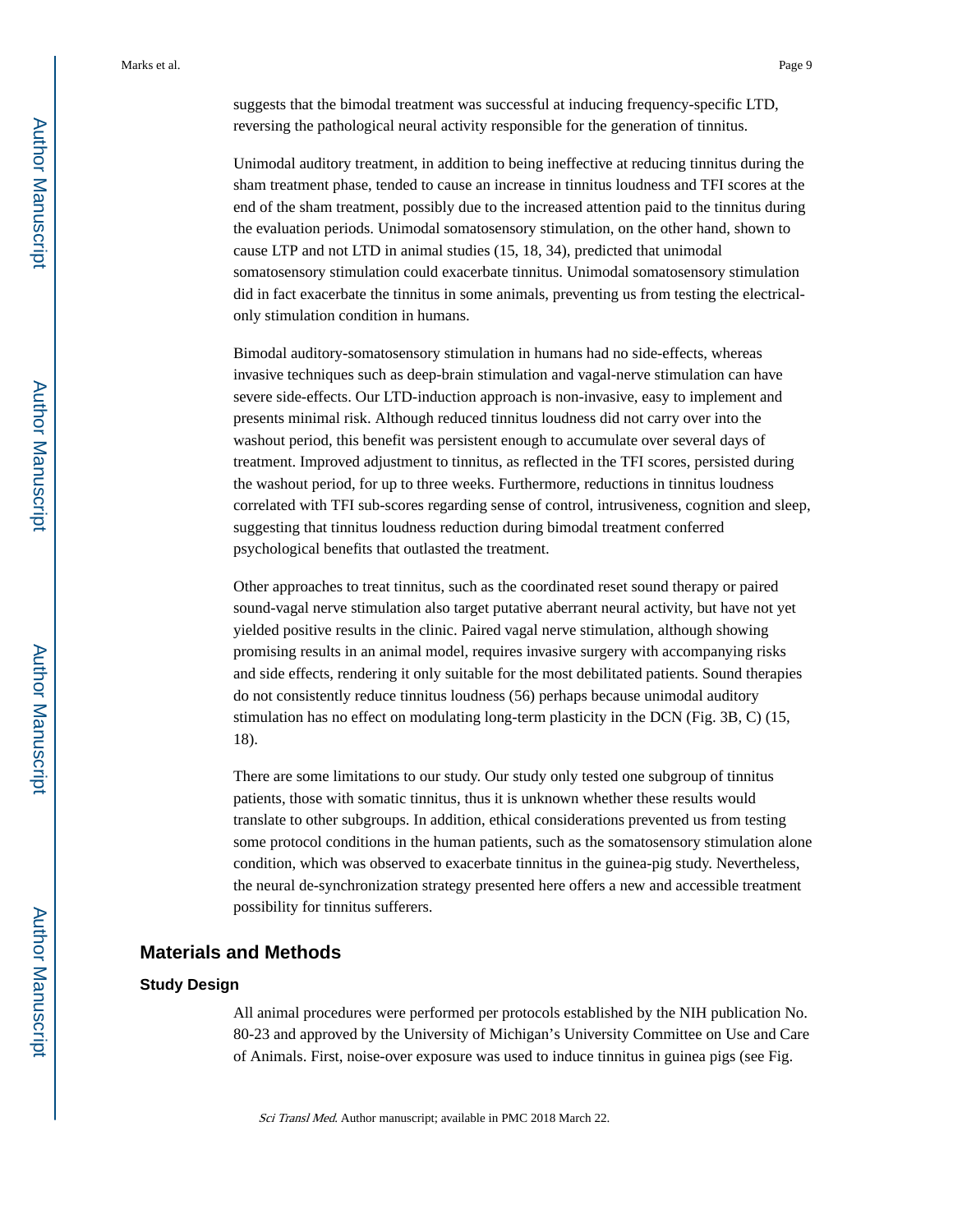S2). Evidence of tinnitus was provided by a behavioral test (GPIAS) and confirmed with physiological signatures of increased spontaneous rates of firing and synchrony in DCN fusiform cells. 12 guinea pigs were used for physiological assessment after noise exposure and 13 for physiological assessment after treatment. To the latter group (all expressing tinnitus), we applied non-invasive, 30 minute/day auditory-somatosensory stimulation (with three different controls) for 25 days, and assessed behavioral and neurophysiological correlates of tinnitus. Second (Fig. 5), a double-blinded, sham-controlled, cross-over study was performed to evaluate the effectiveness of the auditory-somatosensory stimulation in humans with tinnitus. The study was performed in accordance with the University of Michigan IRBMED. Participants were randomly assigned to either sham (n=10) or active treatment first (n=10) groups. Participants were trained to use a small, customized takehome device that provided the active and sham treatments. Weekly tinnitus spectraestimation and self-reported questionnaires were obtained on site. All twenty participants who completed the study were included in the analysis.

#### **Tinnitus assessment in guinea pigs**

Tinnitus was assessed using GPIAS (14, 15, 41, 57), (Fig. S4A). A normalized startle ratio (NSR) was computed as the ratio of the mean startle amplitude for the gap/pre-pulse trials and the mean of the startle-only trials (Fig. S4B). An animal was defined as having tinnitus in a frequency band if the post-exposure mean NSR value for gap-inhibition was significantly greater than the baseline value. Neural recordings to evaluate spontaneous activity and synchrony were performed after the completion of tinnitus assessments.

#### **Human tinnitus assessment**

A computerized procedure (TinnTester) (58) was used for weekly loudness matching in the laboratory throughout the trial. The Tinnitus Functional Index (TFI) questionnaire was used to assess the impact of a subject's tinnitus on their quality of life (24).

#### **Auditory-somatosensory treatment in guinea pigs and humans**

The somatosensory stimulation was provided by transcutaneous active electrodes positioned on the skin overlying either the trigeminal ganglion or the cervical spinal cord in the region of C2 (with the ground electrode adjacent). In humans, electrode location depended on which maneuvers induced the strongest change in tinnitus. In guinea pigs, C2 was used throughout. Auditory stimulation was personalized according to each subject's tinnitus spectrum. In guinea pigs, 8 kHz (most prevalent tinnitus frequency) was used. For the active treatment, the auditory stimulus preceded the somatosensory stimulus by 5 ms.

#### **Statistics**

Two-tail t-test,  $\gamma$ 2 contingency tests, Pearson's linear correlation, one-way and two-way analyses of variance (ANOVAs) were used to determine statistical differences ( $\alpha$ =0.05). Post-hoc analyses for ANOVA were performed using the Tukey-Kramer test where indicated. For statistical significance evaluation of guinea pig's tinnitus behavioral vs neurophysiological results, patients' loudness vs. TFI, and loudness matching measures, general linear mixed models (GLMM) or linear mixed-effect models were used.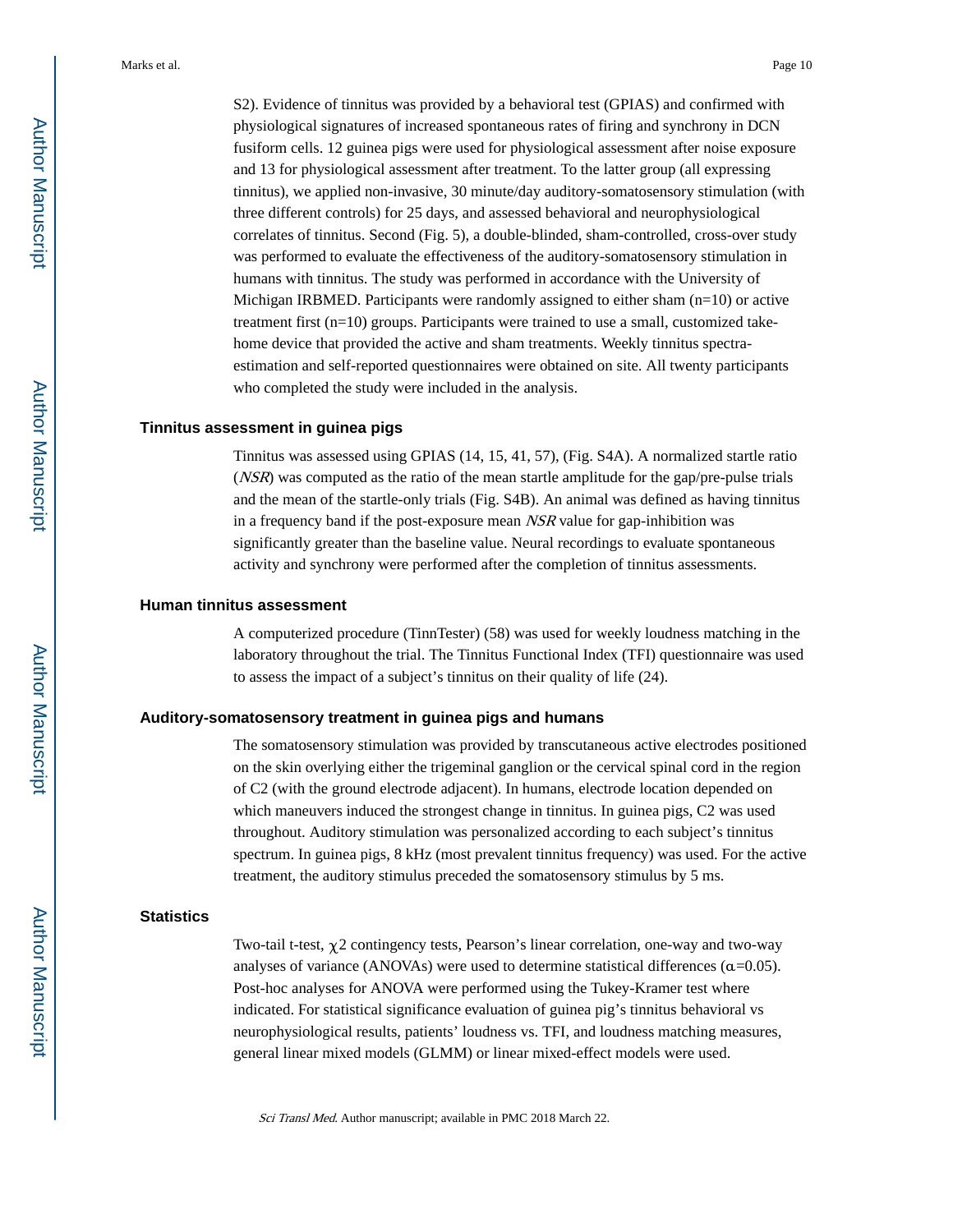## **Supplementary Material**

Refer to Web version on PubMed Central for supplementary material.

## **Acknowledgments**

We thank Chris Ellinger, Dwayne Valliencourt, and Dave Thompson for technical assistance, Consulting for Statistics, Computing and Analytics Research (CSCAR) for statistical consultation, and Sandy Bledsoe, Michael Roberts, Amarins Heeringa and Seth Koehler for helpful comments on a previous version of this manuscript.

#### **Funding:**

This study was supported by NIH grants R01-DC004825 (SES), T32-DC00011 (DTM and CW), and the Wallace H. Coulter Translational Research Partnership (SES and GJB).

Participation of LER was assisted by funding from the Natural Sciences and Engineering Council of Canada.

## **References**

- 1. Axelsson A, Ringdahl A. Tinnitus—a study of its prevalence and characteristics. Br J Audiol. 1989; 23:53. [PubMed: 2784987]
- 2. Austin DF. Audiometric thresholds and prevalence of tinnitus among male veterans in the United States: Data from the National Health and Nutrition Examination Survey, 1999-2006. J Rehabil Res Dev. 2011; 48:503. [PubMed: 21674401]
- 3. Mazurek B, Haupt H, Olze H, Szczepek AJ. Stress and tinnitus—from bedside to bench and back. Front Syst Neurosci. 2012; 6
- 4. De Ridder D, Vanneste S, Elgoyhen AB, Langguth B, De Nora M. All Treatments in Tinnitus Are Experimental, Controversial, and Futuristic: A Comment on "Experimental, Controversial, and Futuristic Treatments for Chronic Tinnitus" by Folmer et al (2014). J Am Acad Audiol. 2015; 26:595. [PubMed: 26134726]
- 5. Paul BT, Bruce IC, Roberts LE. Evidence that hidden hearing loss underlies amplitude modulation encoding deficits in individuals with and without tinnitus. Hear Res. Feb.2017 344:170. [PubMed: 27888040]
- 6. Schaette R, McAlpine D. Tinnitus with a normal audiogram: physiological evidence for hidden hearing loss and computational model. J Neurosci. Sep 21.2011 31:13452. [PubMed: 21940438]
- 7. Folmer RL, Griest SE. Chronic tinnitus resulting from head or neck injuries. The Laryngoscope. 2003; 113:821. [PubMed: 12792317]
- 8. Levine RA. Somatic (craniocervical) tinnitus and the dorsal cochlear nucleus hypothesis. Am J Otolaryngol. 1999; 20:351. [PubMed: 10609479]
- 9. Weisz N, et al. The neural code of auditory phantom perception. J Neurosci. Feb 7.2007 27:1479. [PubMed: 17287523]
- 10. Shore SE, Roberts LE, Langguth B. Maladaptive plasticity in tinnitus–triggers, mechanisms and treatment. Nat Rev Neurol. Mar.2016 12:150. [PubMed: 26868680]
- 11. Zhou J, Shore S. Convergence of spinal trigeminal and cochlear nucleus projections in the inferior colliculus of the guinea pig. J Comp Neurol. Mar 1.2006 495:100. [PubMed: 16432905]
- 12. Li H, Mizuno N. Single neurons in the spinal trigeminal and dorsal column nuclei project to both the cochlear nucleus and the inferior colliculus by way of axon collaterals: a fluorescent retrograde double-labeling study in the rat. Neurosci Res. 1997; 29:135. [PubMed: 9359462]
- 13. Schofield BR, Coomes DL. Auditory cortical projections to the cochlear nucleus in guinea pigs. Hear Res. Jan.2005 199:89. [PubMed: 15574303]
- 14. Wu C, Martel DT, Shore SE. Increased Synchrony and Bursting of Dorsal Cochlear Nucleus Fusiform Cells Correlate with Tinnitus. J Neurosci. Feb 10.2016 36:2068. [PubMed: 26865628]
- 15. Koehler SD, Shore SE. Stimulus timing-dependent plasticity in dorsal cochlear nucleus is altered in tinnitus. J Neurosci. Dec 11.2013 33:19647. [PubMed: 24336728]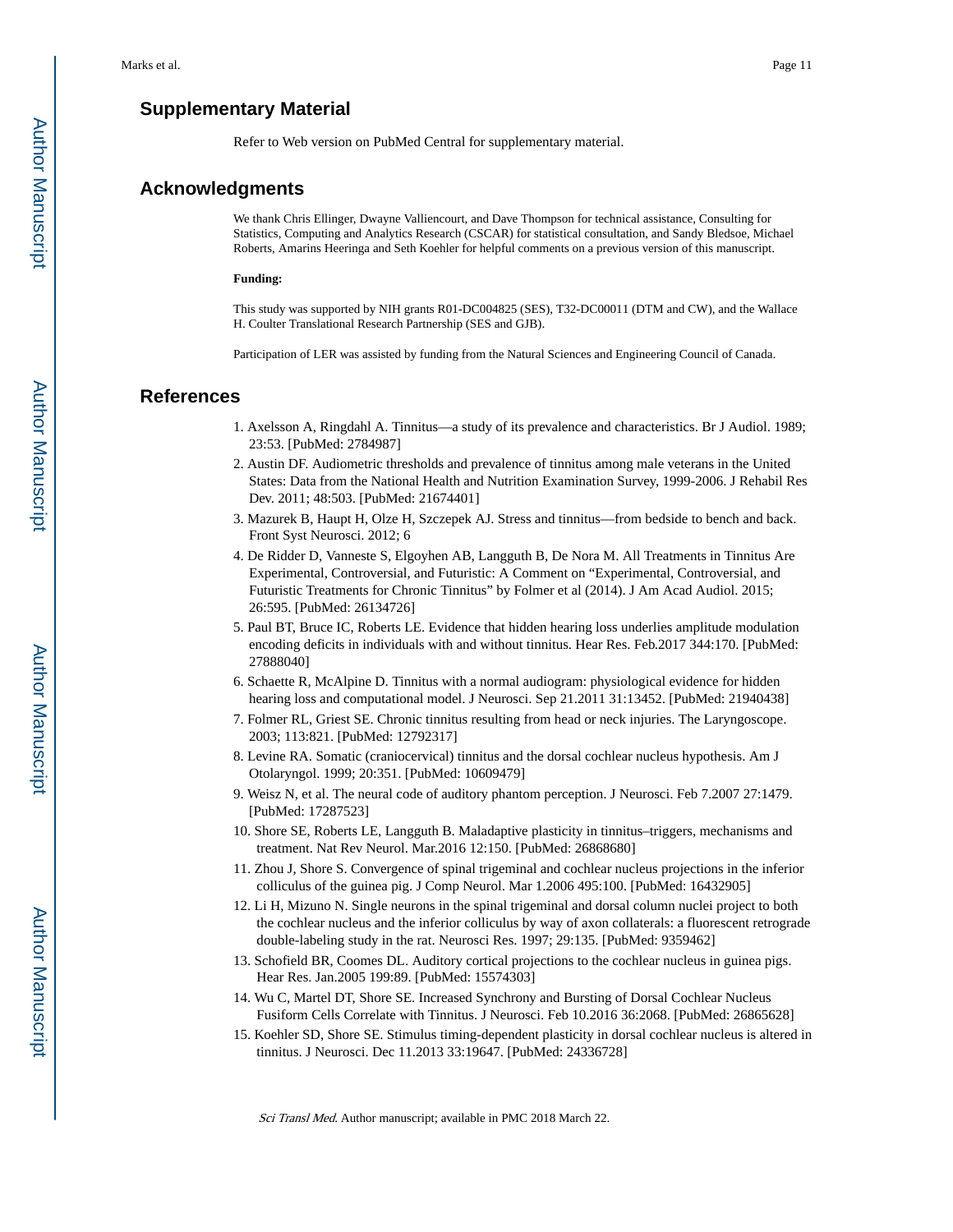- 16. Ryugo DK, Haenggeli CA, Doucet JR. Multimodal inputs to the granule cell domain of the cochlear nucleus. Exp Brain Res. Dec.2003 153:477. [PubMed: 13680048]
- 17. Tzounopoulos T, Kim Y, Oertel D, Trussell LO. Cell-specific, spike timing-dependent plasticities in the dorsal cochlear nucleus. Nat Neurosci. Jul.2004 7:719. [PubMed: 15208632]
- 18. Wu C, Martel DT, Shore SE. Transcutaneous induction of stimulus-timing-dependent plasticity in dorsal cochlear nucleus. Front Syst Neurosci. 2015; 9:116. [PubMed: 26321928]
- 19. Sinha DB, Ledbetter NM, Barbour DL. Spike-timing computation properties of a feed-forward neural network model. Front Comput Neurosci. 2014; 8:5. [PubMed: 24478688]
- 20. Kleberg FI, Fukai T, Gilson M. Excitatory and inhibitory STDP jointly tune feedforward neural circuits to selectively propagate correlated spiking activity. Front Comput Neurosci. 2014; 8:53. [PubMed: 24847242]
- 21. Wagoner JL, Kulesza RJ Jr. Topographical and cellular distribution of perineuronal nets in the human cochlear nucleus. Hear Res. Aug.2009 254:42. [PubMed: 19383535]
- 22. Dehmel S, Eisinger D, Shore SE. Gap prepulse inhibition and auditory brainstem-evoked potentials as objective measures for tinnitus in guinea pigs. Front Syst Neurosci. 2012; 6:42. [PubMed: 22666193]
- 23. Turner JG, et al. Gap detection deficits in rats with tinnitus: a potential novel screening tool. Behav Neurosci. Feb.2006 120:188. [PubMed: 16492129]
- 24. Meikle MB, et al. The tinnitus functional index: development of a new clinical measure for chronic, intrusive tinnitus. Ear Hear. 2012; 33:153. [PubMed: 22156949]
- 25. Bauer CA, Turner JG, Caspary DM, Myers KS, Brozoski TJ. Tinnitus and inferior colliculus activity in chinchillas related to three distinct patterns of cochlear trauma. J Neurosci Res. Aug 15.2008 86:2564. [PubMed: 18438941]
- 26. Engineer ND, et al. Reversing pathological neural activity using targeted plasticity. Nature. Feb 3.2011 470:101. [PubMed: 21228773]
- 27. Singer W. Neuronal synchrony: a versatile code for the definition of relations? Neuron. Sep.1999 24:49. [PubMed: 10677026]
- 28. Dan Y, Poo MM. Spike timing-dependent plasticity of neural circuits. Neuron. Sep 30.2004 44:23. [PubMed: 15450157]
- 29. Dahmen JC, Hartley DE, King AJ. Stimulus-timing-dependent plasticity of cortical frequency representation. J Neurosci. Dec 10.2008 28:13629. [PubMed: 19074036]
- 30. Bao SW, Chang EF, Woods J, Merzenich MM. Temporal plasticity in the primary auditory cortex induced by operant perceptual learning. Nat Neurosci. Sep.2004 7:974. [PubMed: 15286790]
- 31. Saeedi NE, Blamey PJ, Burkitt A, Grayden DB. Learning Pitch with STDP: A Computational Model of Place and Temporal Pitch Perception Using Spiking Neural Networks. PLoS Comput Biol. 2016
- 32. Markram H, Gerstner W, Sjostrom PJ. A history of spike-timing-dependent plasticity. Front Synaptic Neurosci. 2011; 3:4. [PubMed: 22007168]
- 33. Womelsdorf T, et al. Modulation of neuronal interactions through neuronal synchronization. Science. Jun 15.2007 316:1609. [PubMed: 17569862]
- 34. Koehler SD, Shore SE. Stimulus-timing dependent multisensory plasticity in the guinea pig dorsal cochlear nucleus. PLoS One. 2013; 8:e59828. [PubMed: 23527274]
- 35. Bell CC, Han VZ, Sugawara Y, Grant K. Synaptic plasticity in a cerebellum-like structure depends on temporal order. Nature. May 15.1997 387:278. [PubMed: 9153391]
- 36. Singla S, Dempsey C, Warren R, Enikolopov AG, Sawtell NB. A cerebellum-like circuit in the auditory system cancels responses to self-generated sounds. Nat Neurosci. Jul.2017 20:943. [PubMed: 28530663]
- 37. Turrigiano GG, Nelson SB. Homeostatic plasticity in the developing nervous system. Nat Rev Neurosci. Feb.2004 5:97. [PubMed: 14735113]
- 38. Zeng C, Nannapaneni N, Zhou J, Hughes LF, Shore S. Cochlear damage changes the distribution of vesicular glutamate transporters associated with auditory and nonauditory inputs to the cochlear nucleus. J Neurosci. Apr 1.2009 29:4210. [PubMed: 19339615]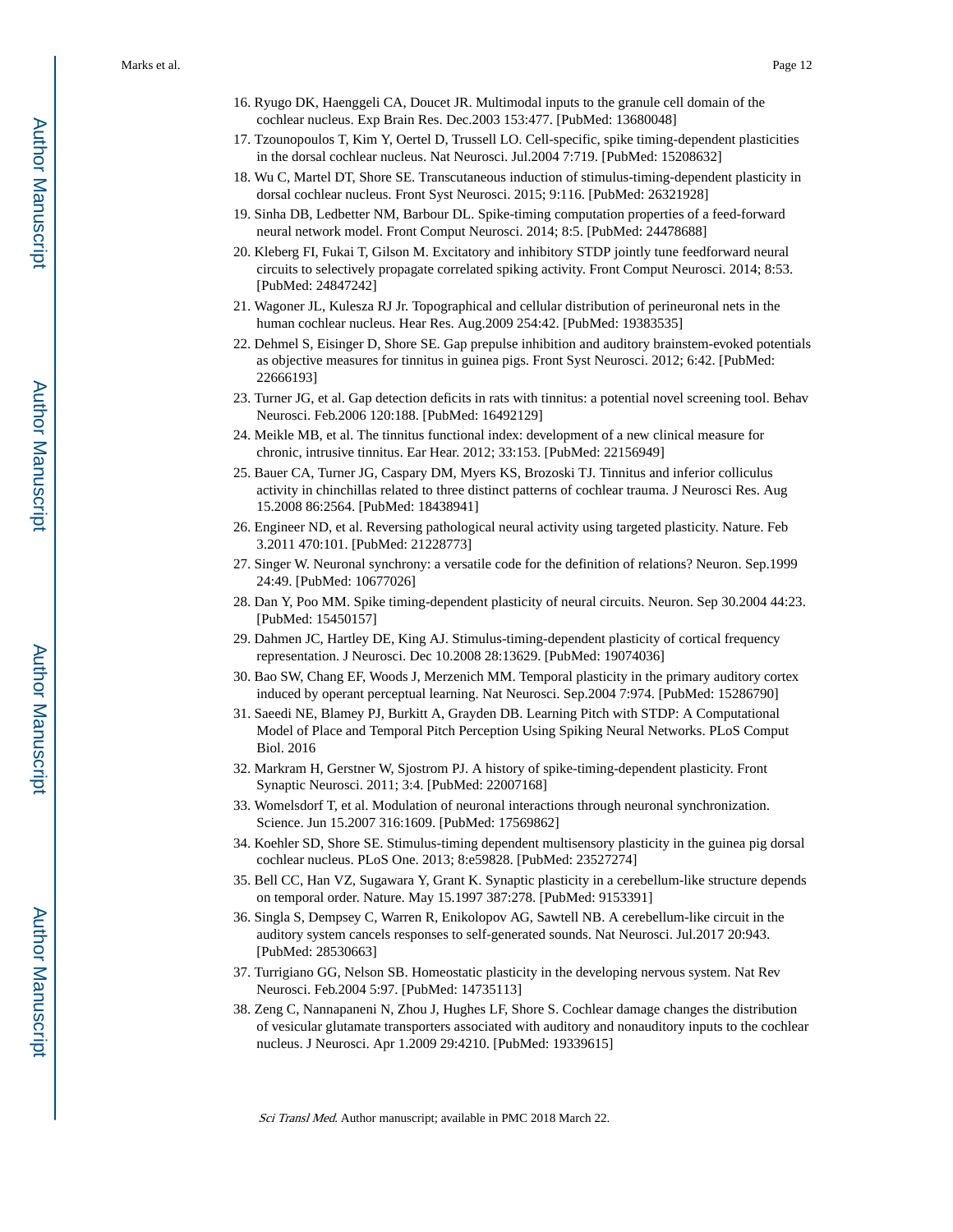- 39. Zeng C, Yang Z, Shreve L, Bledsoe S, Shore S. Somatosensory projections to cochlear nucleus are upregulated after unilateral deafness. J Neurosci. Nov 7.2012 32:15791. [PubMed: 23136418]
- 40. Barker M, et al. Acoustic overexposure increases the expression of VGLUT-2 mediated projections from the lateral vestibular nucleus to the dorsal cochlear nucleus. PLoS One. 2012; 7:e35955. [PubMed: 22570693]
- 41. Dehmel S, Pradhan S, Koehler S, Bledsoe S, Shore S. Noise overexposure alters long-term somatosensory-auditory processing in the dorsal cochlear nucleus–possible basis for tinnitusrelated hyperactivity? J Neurosci. Feb 1.2012 32:1660. [PubMed: 22302808]
- 42. Thiagarajan TC, Lindskog M, Malgaroli A, Tsien RW. LTP and adaptation to inactivity: overlapping mechanisms and implications for metaplasticity. Neuropharmacology. Jan.2007 52:156. [PubMed: 16949624]
- 43. Guo Y, et al. Dark exposure extends the integration window for spike-timing-dependent plasticity. J Neurosci. Oct 24.2012 32:15027. [PubMed: 23100424]
- 44. Stefanescu RA, Shore SE. NMDA Receptors Mediate Stimulus-Timing-Dependent Plasticity and Neural Synchrony in the Dorsal Cochlear Nucleus. Front Neural Circuits. 2015; 9:75. [PubMed: 26622224]
- 45. Jin YM, Godfrey DA. Effects of cochlear ablation on muscarinic acetylcholine receptor binding in the rat cochlear nucleus. J Neurosci Res. Jan.2006 83:157. [PubMed: 16307447]
- 46. Zhao Y, Tzounopoulos T. Physiological activation of cholinergic inputs controls associative synaptic plasticity via modulation of endocannabinoid signaling. J Neurosci. Mar 2.2011 31:3158. [PubMed: 21368027]
- 47. Stefanescu RA, Shore SE. Muscarinic acetylcholine receptors control baseline activity and Hebbian stimulus-timing dependent plasticity in fusiform cells of the dorsal cochlear nucleus. J Neurophysiol. Dec 21.2016 jn 00270 2016.
- 48. Debanne D, Poo MM. Spike-timing dependent plasticity beyond synapse pre- and post-synaptic plasticity of intrinsic neuronal excitability. Front Synaptic Neurosci. 2010; 2:21. [PubMed: 21423507]
- 49. Hansel C, Linden DJ, D'Angelo E. Beyond parallel fiber LTD: the diversity of synaptic and nonsynaptic plasticity in the cerebellum. Nat Neurosci. May.2001 4:467. [PubMed: 11319554]
- 50. Wang H, et al. Plasticity at glycinergic synapses in dorsal cochlear nucleus of rats with behavioral evidence of tinnitus. Neuroscience. Dec 1.2009 164:747. [PubMed: 19699270]
- 51. Middleton JW, et al. Mice with behavioral evidence of tinnitus exhibit dorsal cochlear nucleus hyperactivity because of decreased GABAergic inhibition. Proc Natl Acad Sci U S A. May 3.2011 108:7601. [PubMed: 21502491]
- 52. Vos BP, Maex R, Volny-Luraghi A, De Schutter E. Parallel fibers synchronize spontaneous activity in cerebellar Golgi cells. J Neurosci. Jun 1.1999 19:RC6. [PubMed: 10341267]
- 53. Maex R, De Schutter E. Synchronization of golgi and granule cell firing in a detailed network model of the cerebellar granule cell layer. J Neurophysiol. Nov.1998 80:2521. [PubMed: 9819260]
- 54. Yaeger D, Trussell LO. Auditory Golgi cells are interconnected predominantly by electrical synapses. J Neurophysiol. Apr 27.2016 jn 01108 2015.
- 55. Stefanescu RA, Koehler SD, Shore SE. Stimulus-timing-dependent modifications of rate-level functions in animals with and without tinnitus. J Neurophysiol. Feb 1.2015 113:956. [PubMed: 25392166]
- 56. Martinez-Devesa P, Perera R, Theodoulou M, Waddell A. Cognitive behavioural therapy for tinnitus. Cochrane Database Syst Rev. 2010:CD005233. [PubMed: 20824844]
- 57. Berger JI, Coomber B, Shackleton TM, Palmer AR, Wallace MN. A novel behavioural approach to detecting tinnitus in the guinea pig. J Neurosci Methods. Mar 15.2013 213:188. [PubMed: 23291084]
- 58. Roberts LE, Moffat G, Baumann M, Ward LM, Bosnyak DJ. Residual inhibition functions overlap tinnitus spectra and the region of auditory threshold shift. J Assoc Res Otolaryngol. Dec.2008 9:417. [PubMed: 18712566]
- 59. Yaeger DB, Trussell LO. Auditory Golgi cells are interconnected predominantly by electrical synapses. J Neurophysiol. Aug 01.2016 116:540. [PubMed: 27121584]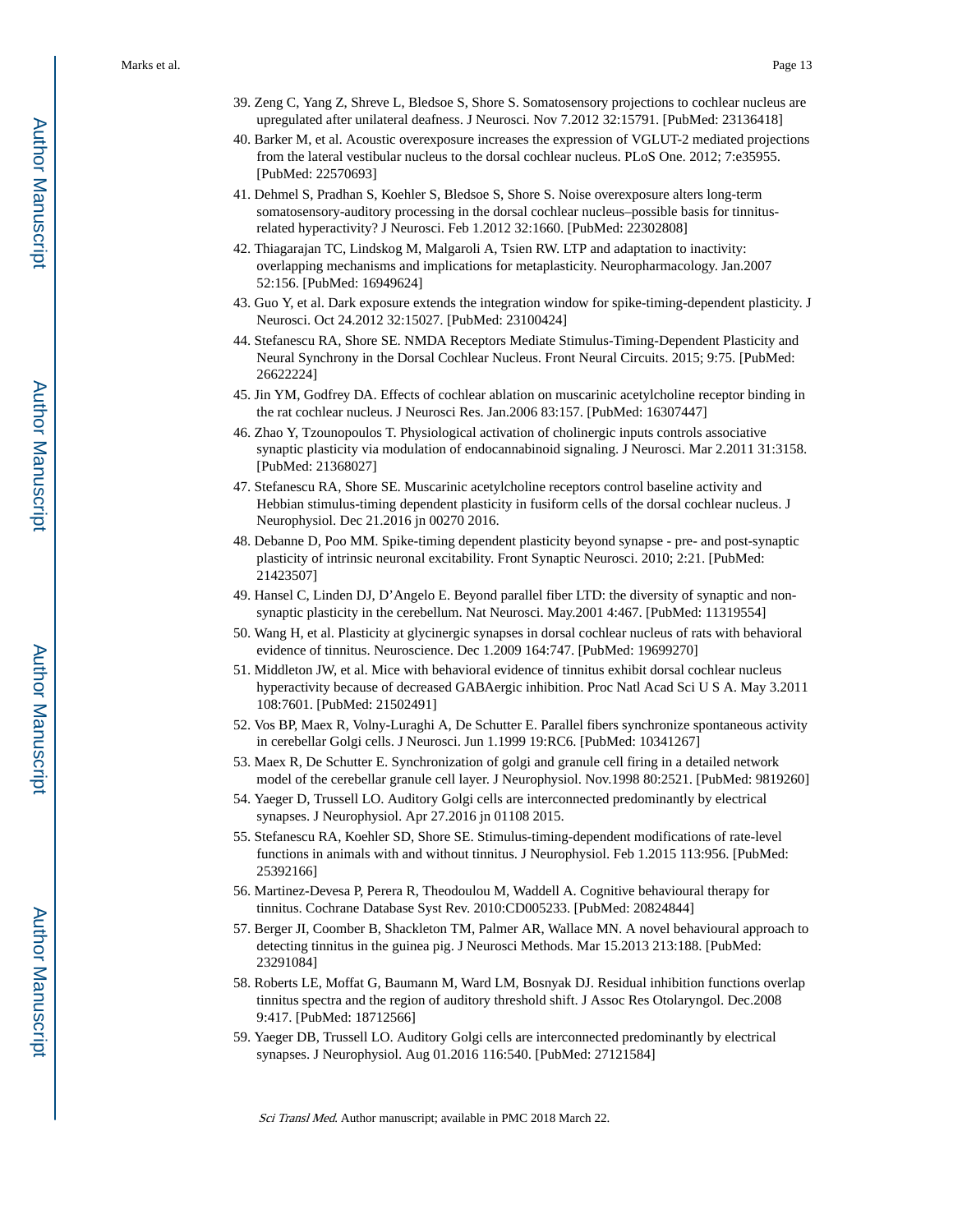- 60. Golding NL, Oertel D. Physiological identification of the targets of cartwheel cells in the dorsal cochlear nucleus. J Neurophysiol. Jul.1997 78:248. [PubMed: 9242277]
- 61. Yaeger DB, Trussell LO. Single granule cells excite Golgi cells and evoke feedback inhibition in the cochlear nucleus. J Neurosci. Mar 18.2015 35:4741. [PubMed: 25788690]
- 62. Kaltenbach JA. Tinnitus: Models and mechanisms. Hear Res. Jun.2011 276:52. [PubMed: 21146597]
- 63. Roberts LE, et al. Ringing ears: the neuroscience of tinnitus. J Neurosci. Nov 10.2010 30:14972. [PubMed: 21068300]
- 64. Hickox AE, Liberman MC. Is noise-induced cochlear neuropathy key to the generation of hyperacusis or tinnitus? J Neurophysiol. Feb.2014 111:552. [PubMed: 24198321]
- 65. Fournier P, Hebert S. Gap detection deficits in humans with tinnitus as assessed with the acoustic startle paradigm: does tinnitus fill in the gap? Hear Res. Jan.2013 295:16. [PubMed: 22688322]
- 66. Salloum RH, Yurosko C, Santiago L, Sandridge SA, Kaltenbach JA. Induction of enhanced acoustic startle response by noise exposure: dependence on exposure conditions and testing parameters and possible relevance to hyperacusis. PLoS One. 2014; 9:e111747. [PubMed: 25360877]
- 67. Buran BN, et al. Onset coding is degraded in auditory nerve fibers from mutant mice lacking synaptic ribbons. J Neurosci. Jun 2.2010 30:7587. [PubMed: 20519533]
- 68. Stabler SE, Palmer AR, Winter IM. Temporal and mean rate discharge patterns of single units in the dorsal cochlear nucleus of the anesthetized guinea pig. J Neurophysiol. Sep.1996 76:1667. [PubMed: 8890284]
- 69. Voigt HF, Young ED. Cross-correlation analysis of inhibitory interactions in dorsal cochlear nucleus. J Neurophysiol. Nov.1990 64:1590. [PubMed: 2283542]
- 70. Pinsky PF, Rinzel J. Synchrony measures for biological neural networks. Biol Cybern. Jul.1995 73:129. [PubMed: 7545011]
- 71. Hoare DJ, Kowalkowski VL, Kang S, Hall DA. Systematic review and meta-analyses of randomized controlled trials examining tinnitus management. Laryngoscope. Jul.2011 121:1555. [PubMed: 21671234]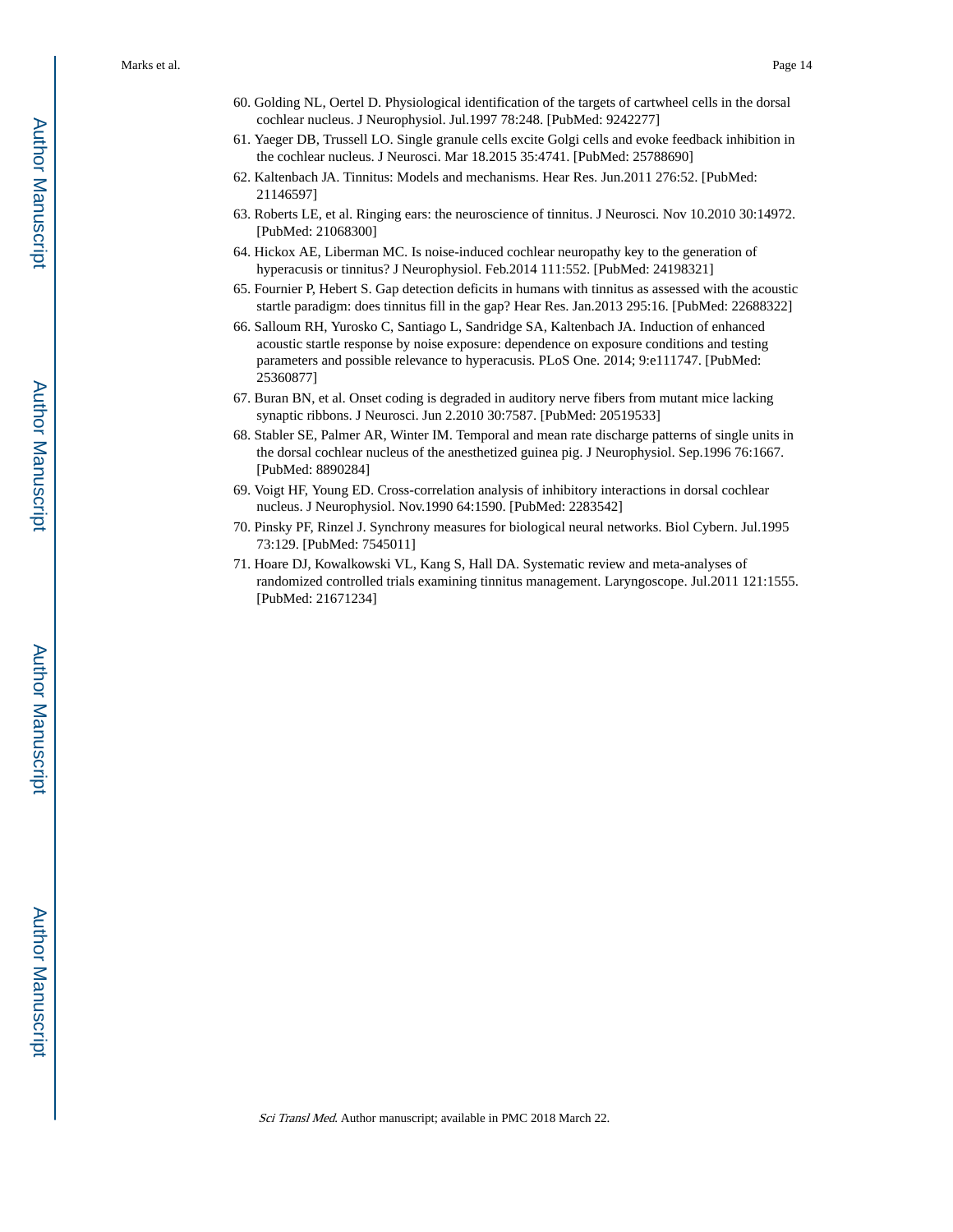## **One Sentence Summary**

Non-invasive bimodal auditory stimulation targets the dorsal cochlear nucleus and reduces tinnitus in guinea pigs and humans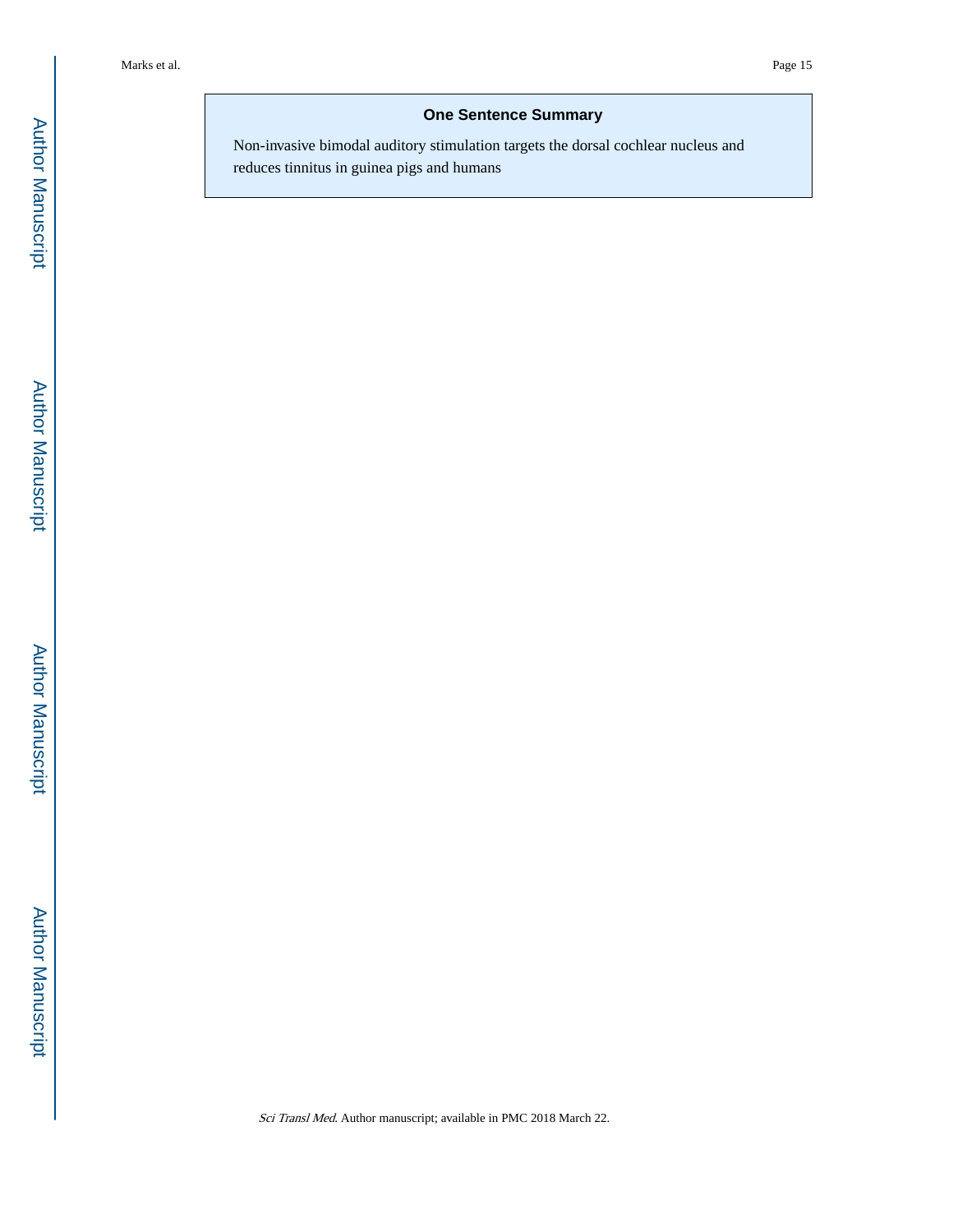#### **Accessible Summary**

#### **The sound of silence**

Tinnitus reduces quality of life for millions of tinnitus sufferers worldwide.

Using a guinea pig model of tinnitus after noise trauma, Marks et al. delivered preciselytimed bimodal auditory-somatosensory stimulation designed to induce long-term depression (LTD) in the cochlear nucleus of these animals. Twenty minutes per day of bimodal stimulation to induce LTD in the cochlear nucleus reduced physiological and behavioral evidence of tinnitus in the animals. The same bimodal protocol reduced tinnitus loudness in human subjects in a double-blinded, sham-controlled, crossover clinical study. Unimodal stimulation did not reduce tinnitus in the animals or the humans. LTD-targeting bimodal auditory-somatosensory stimulation may hold promise for suppressing chronic tinnitus in patients.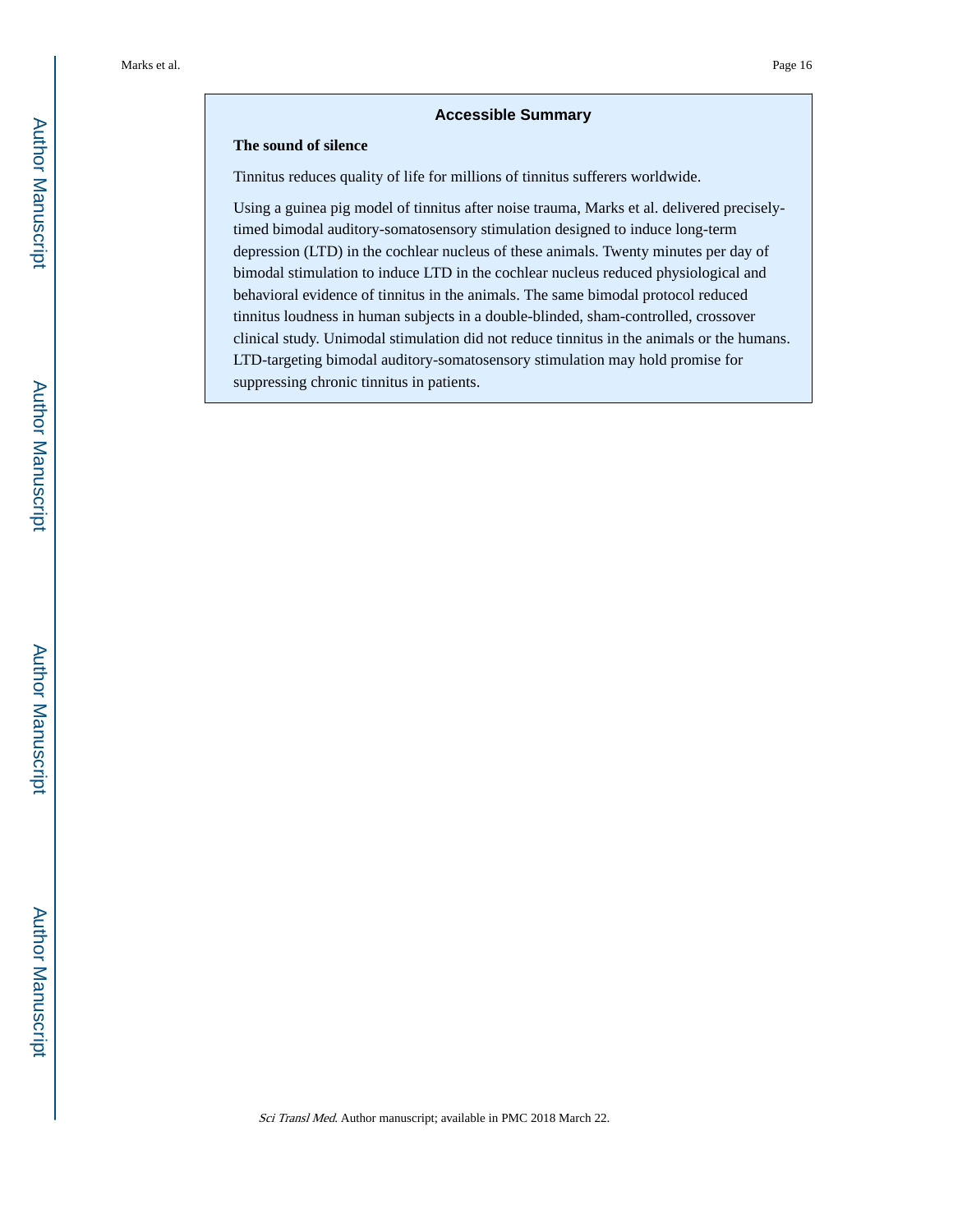Marks et al. Page 17





**(A)** Spontaneous activity (SA) was recorded across the fusiform-cell (FC) population in ?? guinea pigs for 150s, followed by 60s (5 Hz) of bimodal stimulation (BIS) with bimodal intervals (BI) from −20 to + 20ms. Spontaneous activity was recorded again 15 minutes after BIS for 150 sec. **(B)** Synchrony was assessed by cross-correlations (x-corr) of spikes in FC pairs (FC1, FC2). Spontaneous activity (SA) of FCs shows Poisson-distributions in interspike interval histograms (ISIH). Synchronous unit-pairs are defined by threshold crosscorrelation coefficients (x-corr coef) of 4 SD (dashed line). **(C)** In one representative FC unit-pair,  $BI = -10$  ms (auditory preceding somatosensory stimulus by 10 ms) reduced the peak x-corr coef (top panel), whereas  $BI = 10$  ms (somatosensory preceding auditory stimulus by 10 ms) increased the peak x-corr coef 15 minutes after BIS (bottom panel). **(D)**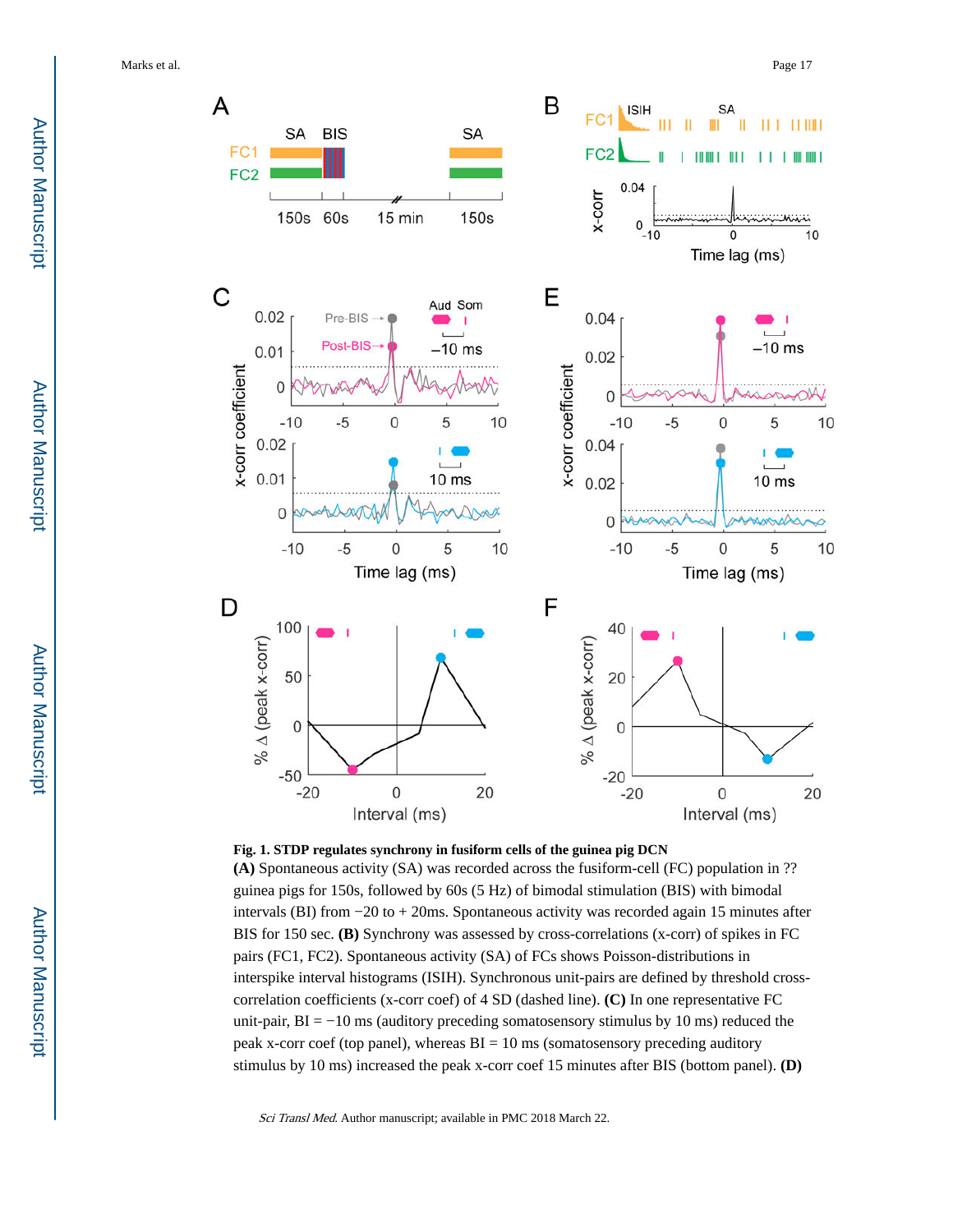Changes in peak x-corr coef for the FC unit pair in panel C are plotted as a function of BI (learning rule). **(E)** In a different FC unit pair, BI = 10 increased peak x-corr coef (top panel), whereas BI = 10 ms decreased peak x-corr coef 15 minutes after BIS (bottom panel). **(F)** For the FC unit pair in panel E changes in x-corr coef after BIS were opposite to that for the FC unit pair in panel D.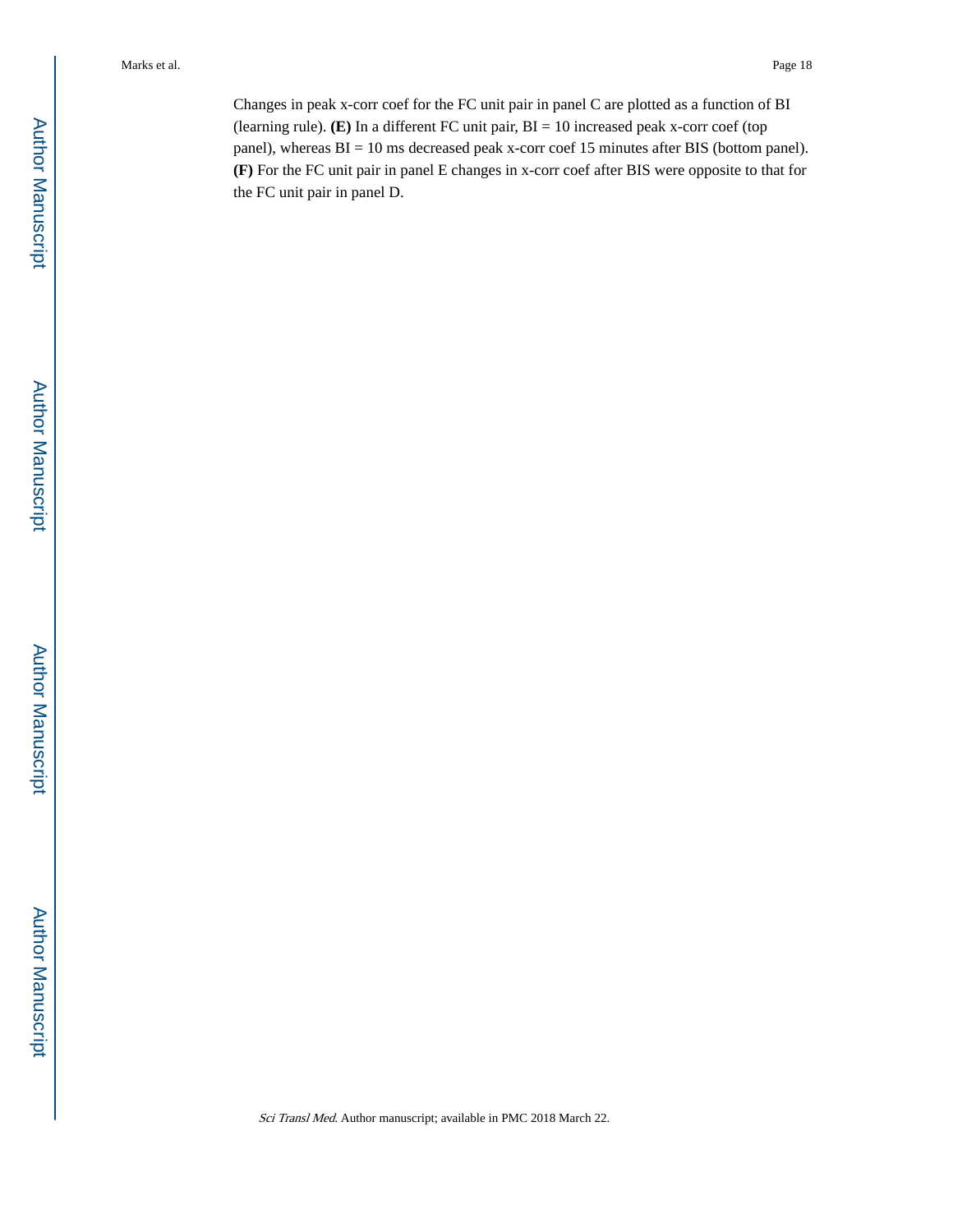Marks et al. Page 19



**Fig. 2. STDP shifts towards LTP in guinea pigs with tinnitus**

**(A)** Increased mean cross-correlation coefficient (x-corr; weighted by the proportion of synchronous unit-pairs) and **(B)** increased mean spontaneous activity (SA) compared to the normal-hearing (N) and exposed-but-no-tinnitus (ENT) groups of animals. \* P< 0.05; data shown are mean  $\pm$  SEM. Spontaneous activity for the N, ENT, and ET groups was 116, 93, 167 unit-pairs for x-corr, and 106, 387, 478 units, respectively. **(C, D)** A shift in the proportion of learning rules towards Hebbian-like (Heb; x-axis) and LTP (y-axis) in the ET group for **(C)** synchrony and **(D)** spontaneous activity (SA). **(E, F)** LTD-LTP index (total magnitude of LTP i.e. green area under curve relative to total magnitude of LTD i.e. blue area above curve of learning rules (E inset) is increased in the ET group for **(E)** synchrony and **(F)** spontaneous activity (SA).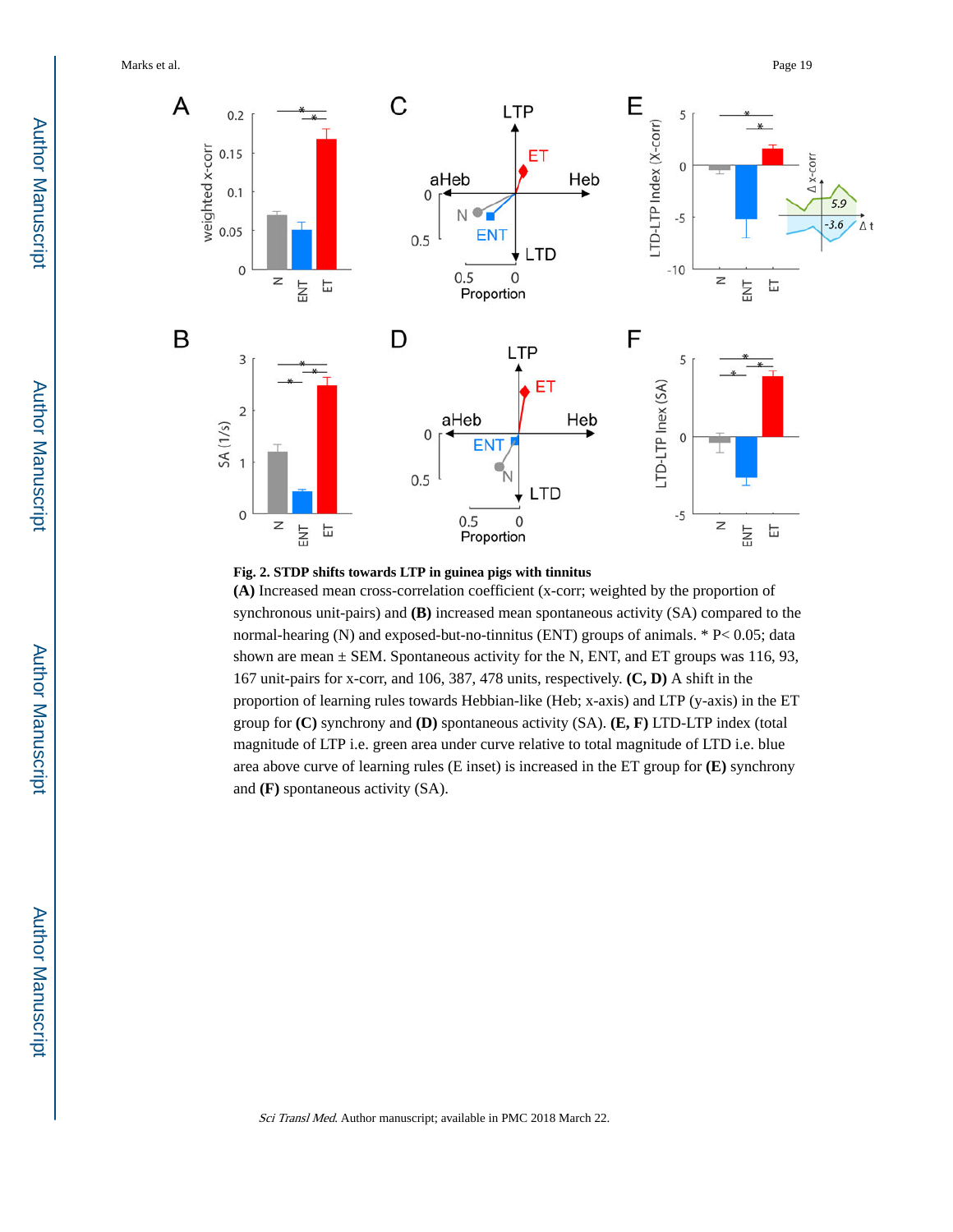



**(A)** Probability of synchrony (x-corr) or spontaneous activity (SA) suppression as a function of bimodal interval. Probability is computed by proportion of unit-pairs (total  $n = 159$ ) or units (n = 251) showing decreased x-corr or SA at a given bimodal interval. A probability of 0.5 indicates an equal number of units showing increased or decreased x-corr or SA. The highest probability of suppression occurs for the −10 and −5 ms intervals (error bar = confidence interval for binomial proportion). The −5ms interval was chosen for the treatment. **(B)** The distributions of suppression vs enhancement of synchrony are compared for the −5 ms bimodal interval, unimodal somatosensory (Uni Som), or unimodal auditory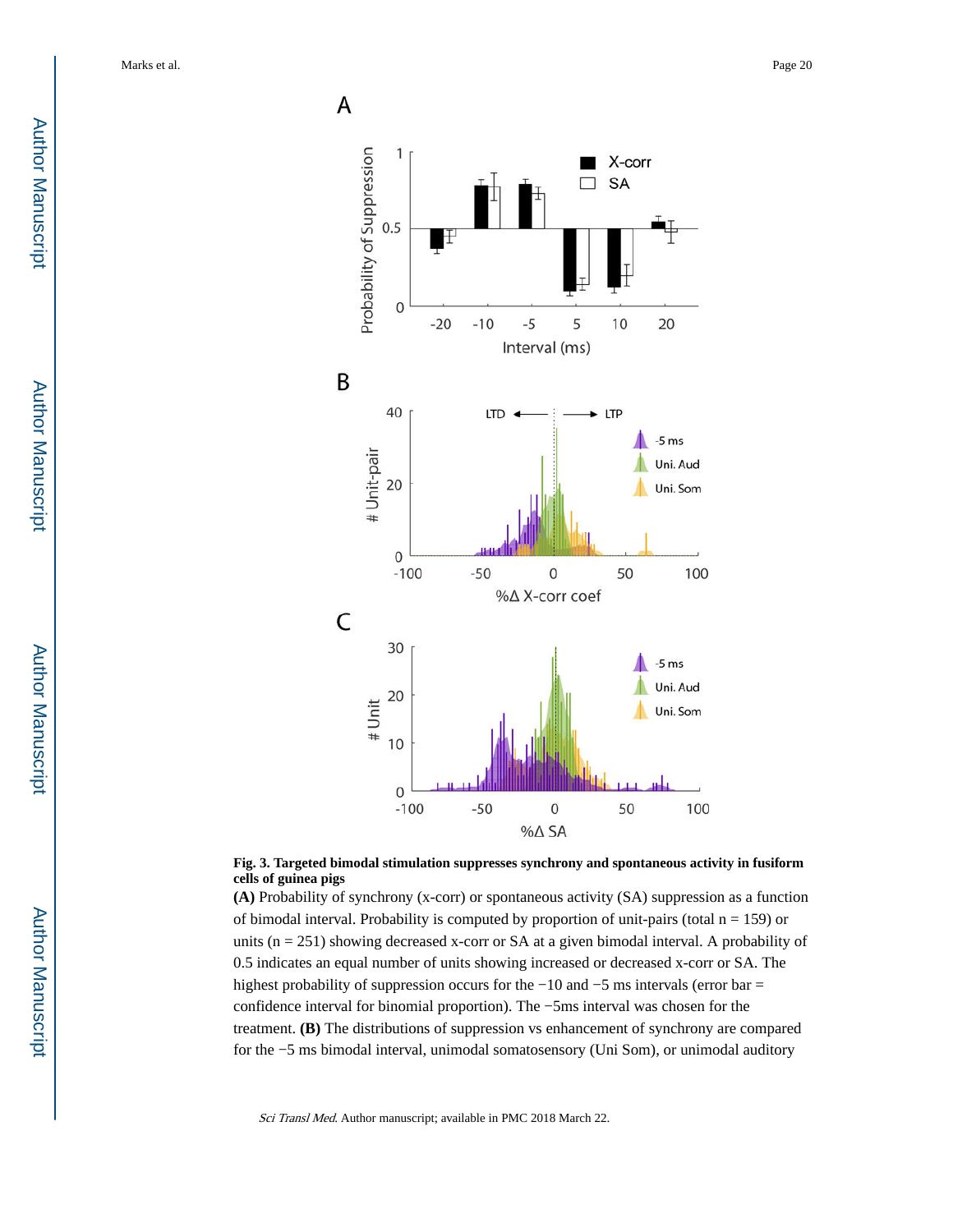stimulation (Uni Aud). The bimodal stimulus clearly suppressed synchrony whereas unimodal stimuli showed little deviation from zero. **(C)** Similar to synchrony, the bimodal stimulus suppressed SA, whereas the unimodal stimulus showed little deviation from zero (Bar = 2% bin; shaded curve is fitted by Spline Interpolant).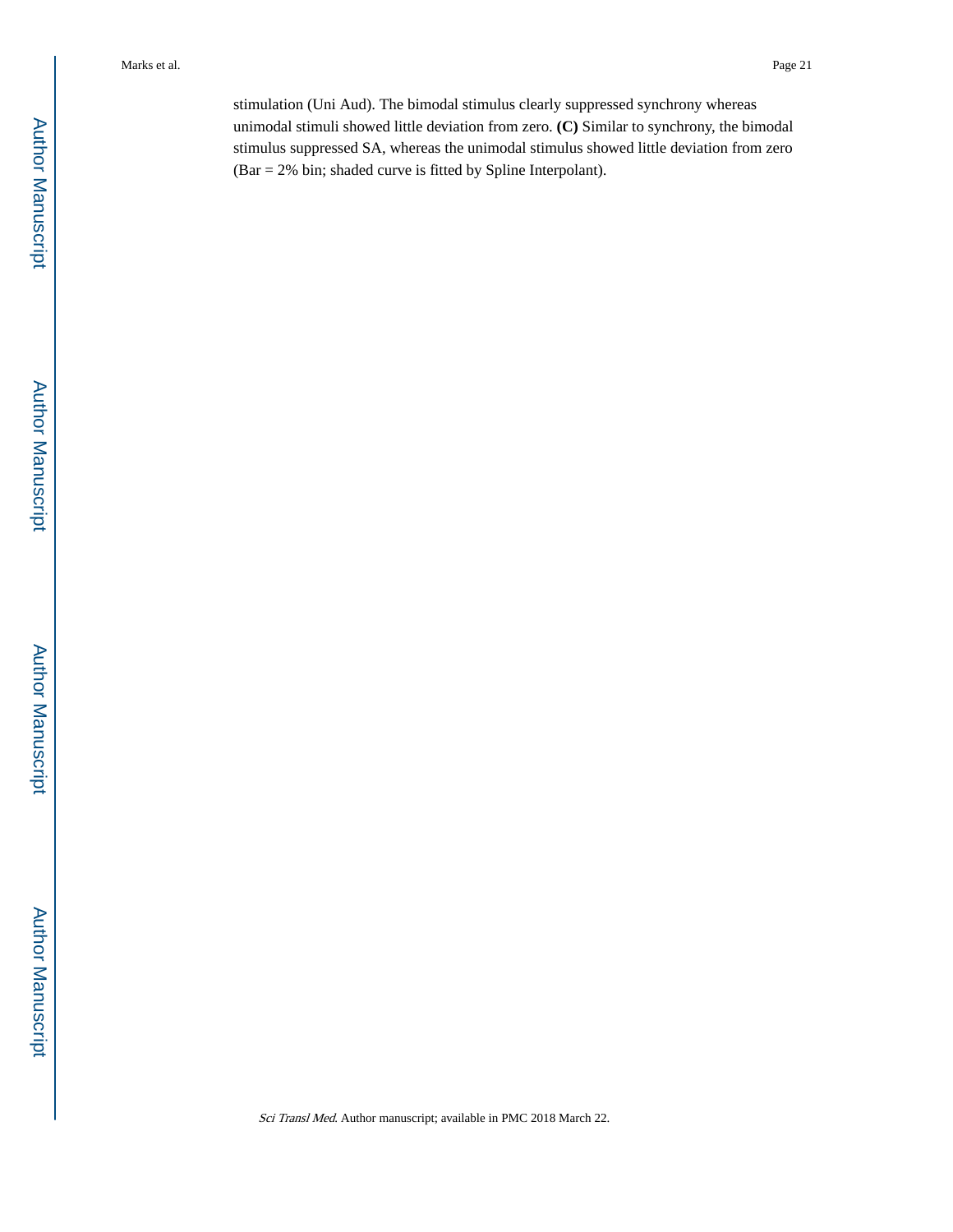Marks et al. Page 22





**(A)** Four representative animals (one from each group) show increased normalized startles after noise-exposure (pre- to post-exposure) indicating tinnitus (left ordinate), quantified as the TI (right ordinate). After LTD-induction by application of a bimodal auditorysomatosensory stimulus to the fusiform cells (ET-treat), there was a reduction in TI in the treated animal (ET-treat). Sham-treated (ET-sham; sedative only), auditory stimulus only (ET-audio), and somatosensory stimulus only (ET-som) animals either showed no reduction in TI or worsened TI. **(B)** Mean TI was significantly reduced in the ET-treat group at the treated frequency (On-Freq; 8 kHz) but not untreated frequencies (Off-Freq; 12 and 16 kHz). TI was not significantly reduced in the ET-sham, ET-audio, or ET-som groups. Pink horizontal bar indicates the 95% confidence interval (CI) for the ET-sham group. **(C)** The weighted mean cross-correlation coefficient (x-corr) for fusiform cells (at best frequencies within the TI bandwidth) is plotted as a function of TI (116, 36, 35, 106 unit-pairs for ETsham, ET-audio, ET-som, and ET-treat groups, respectively). Grey area indicates the range of x-corr for non-exposed animals. Reduction in synchrony significantly correlated with TI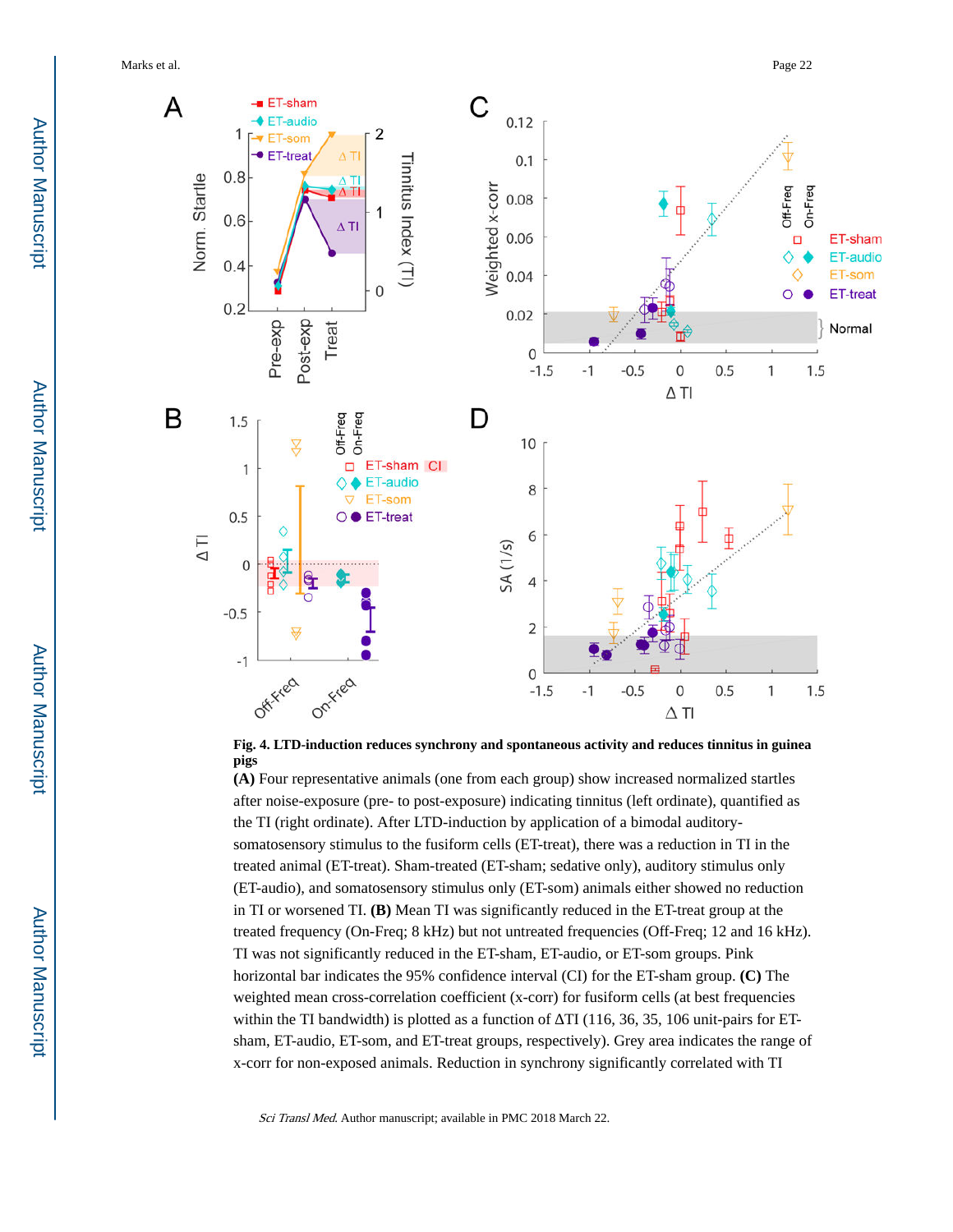reduction. **(D)** Spontaneous activity (SA) plotted as a function of TI (446, 204, 202, 696 units). Reduction in SA significantly correlated with TI reduction. Data shown are mean  $\pm$ SEM.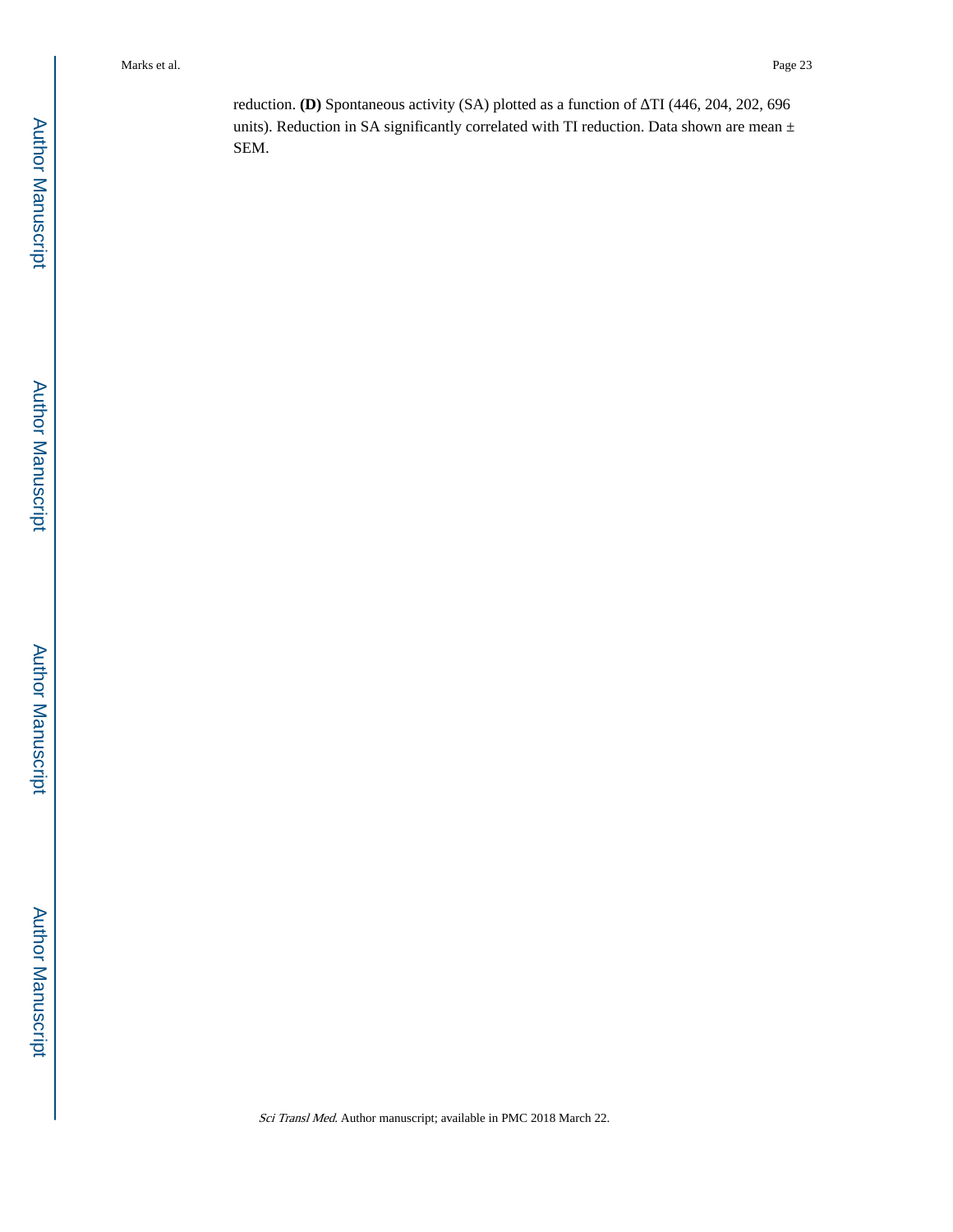



Sci Transl Med. Author manuscript; available in PMC 2018 March 22.

Author Manuscript Author Manuscript